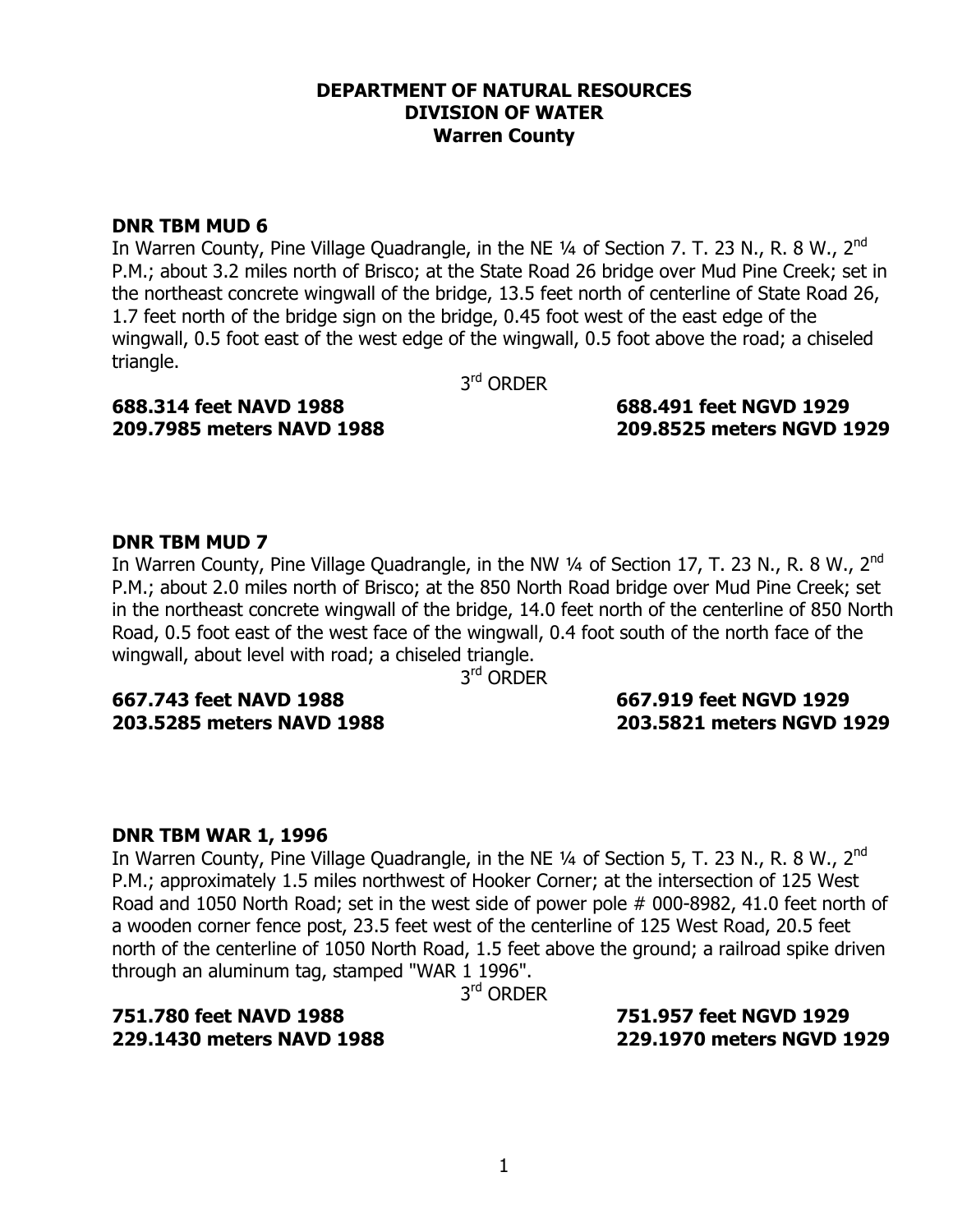## **DNR TBM WAR 2, 1996**

In Warren County, Pine Village Quadrangle, in the NE  $\frac{1}{4}$  of Section 17, T. 23 N., R. 8 W. 2<sup>nd</sup> P.M.; approximately 5.0 miles west of Pine Village; at the intersection of 850 North Road and 125 West Road; set in the north side of power pole # 000-9045, 40.0 feet south of a wooden corner fence post, 21.0 feet west of extended centerline of 125 West Road, 17.0 feet south of centerline of 850 North Road, 1.3 feet above the ground; a railroad spike driven through an aluminum tag, stamped "IDNR TBM WAR 2 1996".

3<sup>rd</sup> ORDER

# **692.117 feet NAVD 1988 692.295 feet NGVD 1929**

# **210.9577 meters NAVD 1988 211.0119 meters NGVD 1929**

## **DNR TBM WAR 3, 1996**

In Warren County, Pine Village Quadrangle, in the NW  $\frac{1}{4}$  of Section 21, T. 23 N., R. 8 W., 2<sup>nd</sup> P.M.; approximately 1.5 miles northwest of Rainsville; about 0.8 mile south along 100 West Road from its "T" road intersection with 850 North Road to the intersection of 100 West Road and a 1/4 mile driveway leading to the west, on the east side of the road; set in the east side of power pole# 000- , 51.5 feet south of the extended centerline of the driveway, 17.5 feet east of the centerline of 100 West Road, 16.0 feet southeast of a mailbox post, 1.1 feet above the ground; a railroad spike driven through an aluminum tag, stamped "IDNR TBM WAR 3 1996".

3rd ORDER

# **705.510 feet NAVD 1988 705.691 feet NGVD 1929**

**215.0399 meters NAVD 1988 215.0950 meters NGVD 1929** 

# **DNR TBM WAR 4, 1996**

In Warren County, Pine Village Quadrangle, in the SW  $\frac{1}{4}$  of Section 21, T. 23 N., R. 8 W., 2<sup>nd</sup> P.M., approximately 1.0 miles west of Rainsville; at the Briscoe Road and 75 West Road "T" road-intersection, in the northeast quadrant of the intersection; set in the west side of power pole # 000-0578, 21.5 feet north of the centerline of 75 West Road; 5.4 feet south of a railroad tile post; 1.0 foot above the ground; a railroad spike driven through an aluminum tag, stamped "IDNR TBM WAR 4 1996".

3rd ORDER

**689.939 feet NAVD 1988 690.122 feet NGVD 1929 210.2938 meters NAVD 1988 210.3496 meters NGVD 1929**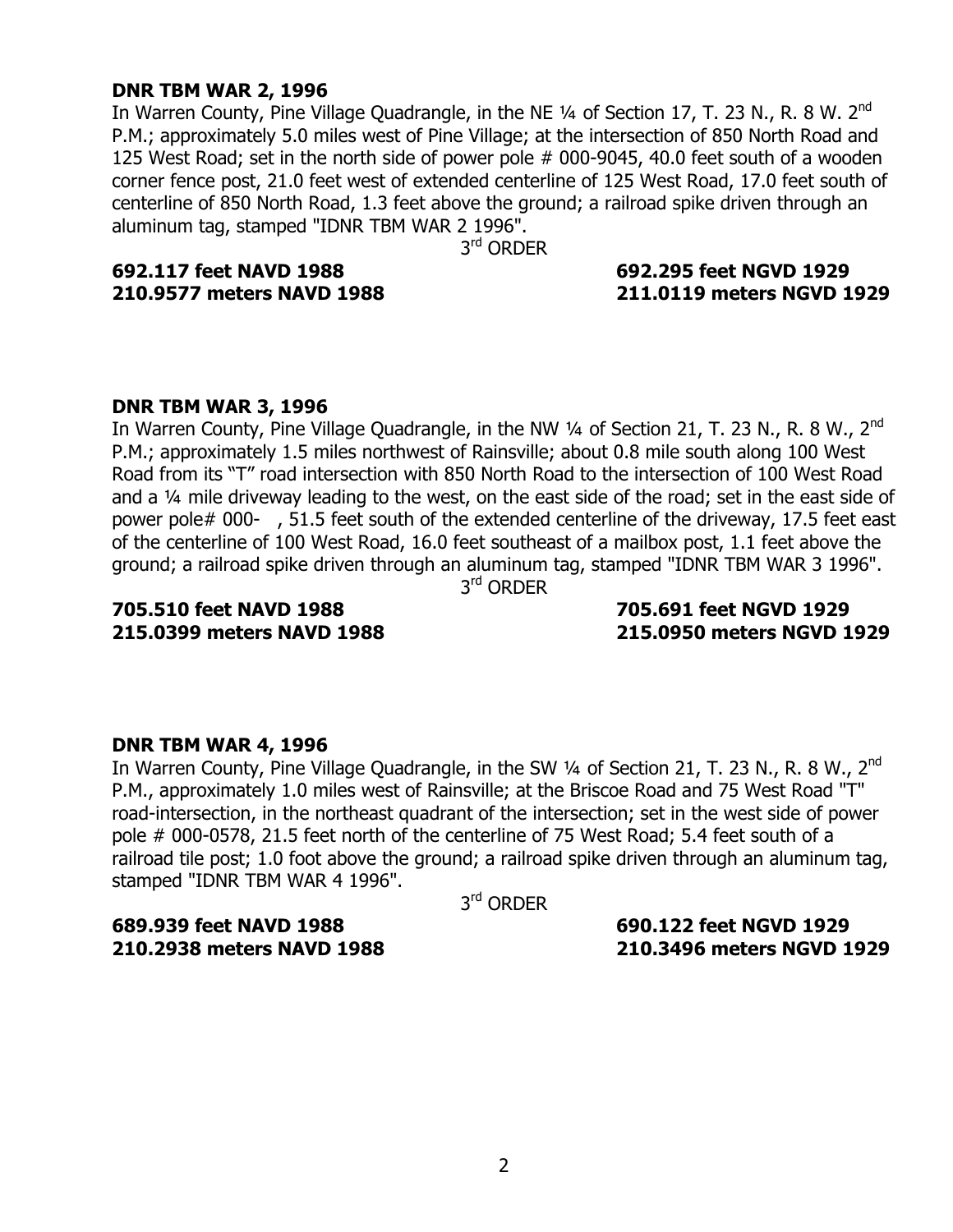## **DNR TBM WAR 5, 1996**

In Warren County, Pine Village Quadrangle, in the SW 1/4 of Section 29, T. 23 N., R. 8 W., 2<sup>nd</sup> P.M.; at Brisco; at the intersection of Brisco Road (650 North Road) and Old State Road 41, in the southeast quarter of the intersection; set in the north side of power pole # 000/0531, 51.5 feet east of centerline of Old State Road 41, 24.5 feet east of telephone riser box, along an east-west fence line, 19.5 feet south of the centerline of Brisco Road, 1.3 feet above the ground; a railroad spike driven through an aluminum tag, stamped "IDNR TBM WAR 5 1996".

3rd ORDER

**675.896 feet NAVD 1988 676.070 feet NGVD 1929** 

# **206.135 meters NAVD 1988 206.0665 meters NGVD 1929**

## **DNR TBM WAR 6, 1996**

In Warren County, Pine Village Quadrangle, in the NE  $\frac{1}{4}$  of Section 5, T. 23 N., R. 8 W., 2<sup>nd</sup> P.M.; approximately 2.0 miles northwest of Hooker Corner; at the "T" road intersection of 125 West Road and 1075 North Road; set in power pole # 000-9439 in Karrick's Dairy Farms yard, 61.0 feet west of centerline 125 West Road, 46.5 feet northwest of a steel fence corner post, 15.0 feet north of the centerline of a private drive leading to the "Karrick's Dairy Farm", 1.1 feet above the ground; a railroad spike driven through an aluminum tag, stamped "IDNR TBM WAR 6 1996".

3rd ORDER

# **777.445 feet NAVD 1988 777.623 feet NGVD 1929**

**236.9657 meters NAVD 1988 237.0200 meters NGVD 1929** 

# **IFC&WRC BM WRN 10, 1956**

In Warren County, Pine Village Quadrangle, in the NW 1/4 of Section 27, T. 23 N., R. 8 W., 2<sup>nd</sup> P.M.; approximately 0.25 mile west of Rainsville; at the intersection of Briscoe Road and Rocky Ford Road, at the Briscoe Road bridge over Big Pine Creek; set in the concrete bridge seat, 15.5 feet north of the centerline of Rocky Ford Road; 10.0 feet west of the centerline of Briscoe Road; 3.8 feet south of the west most iron guardrail, about level with the road; a Indiana Flood Control and Water Resources Commission brass control station tablet, stamped "WRN 10 1956".

2<sup>nd</sup> ORDER

**641.501 feet NAVD 1988 641.698 feet NGVD 1929** 

**195.5299 meters NAVD 1988 195.5899 meters NGVD 1929**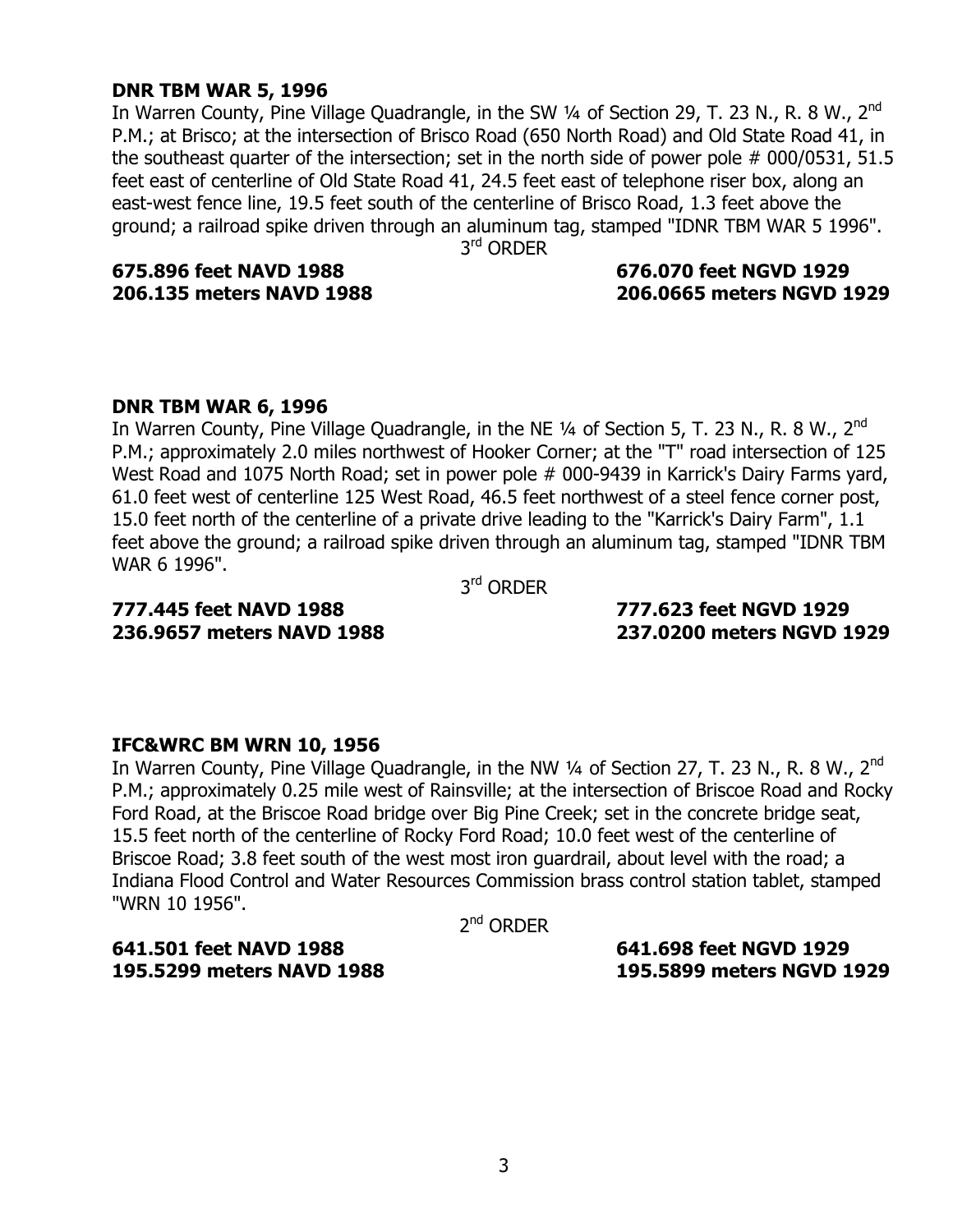## **DNR BM WRN 20, 1996**

In Warren County, Pine Village Quadrangle, in the SE  $\frac{1}{4}$  of Section 5, T. 23 N., R. 8 W., 2<sup>nd</sup> P.M.; approximately 4.8 miles southeast of Boswell; at the intersection of State Road 26 and 125 West Road; set in the top of a concrete post inside a 2-foot X 2-foot concrete pad, 44.8 feet west of a telephone pedestal, 27.3 feet west of the centerline of 125 West Road, 23.2 feet south of the centerline of State Road 26, 4.0 feet southwest of power pole # 000-8930, 3.7 feet south of an orange witness post, 0.1 foot below the ground; an Department of Natural Resources brass control station tablet, stamped "WRN 20 1996".

3<sup>rd</sup> ORDER

**719.626 feet NAVD 1988 719.803 feet NGVD 1929** 

# **219.3424 meters NAVD 1988 219.3964 meters NGVD 1929**

## **DNR BM WRN 21, 1996**

In Warren County, Pine Village Quadrangle, in the SE  $\frac{1}{4}$  of Section 19, T. 23 N., R. 8 W., 2<sup>nd</sup> P.M.; approximately 1.0 miles north of Brisco; approximately 1.5 miles south along Old State Road 41 from its intersection with State Road 41; set in the top of a concrete post inside a 2 foot X 2-foot concrete pad, 30.0 feet west of centerline of Old State Road 41, 31.5 feet north of a telephone cable witness post, 4.1 feet north of telephone pole # 000-0039, 5.5 feet north of an old fence line, 2.2 feet north of an orange witness post, 0.1 foot below the ground; a Department of Natural Resources brass control station tablet, stamped "WRN 21 1996".

3<sup>rd</sup> ORDER

**213.4336 meters NAVD 1988 213.4866 meters NGVD 1929** 

# **700.240 feet NAVD 1988 700.414 feet NGVD 1929**

# **DNR BM WRN 22, 1996**

In Warren County, Pine Village Quadrangle, in the SE  $\frac{1}{4}$  of Section 21, T. 23 N., R. 8 W., 2<sup>nd</sup> P.M.; approximately 0.7 mile northwest of Rainsville; approximately 2.0 miles generally east along Brisco Road (700 North Road) from its intersection with Old State Road 41 in Brisco; set in the top of a concrete post inside a 2-foot X 2-foot concrete pad, 151.5 feet west of the centerline of a driveway leading to a farm house, 150.5 feet south of the southwest corner of a white pole barn, 26.9 feet north of the centerline of Brisco Road (700 North Road), 4.1 feet south of a corner fence post, 3.2 feet south of an orange witness post, 2.5 feet above the level of the road, 0.2 foot below the ground; a Department of Natural Resources brass control station tablet, stamped "WRN 22 1996".

3rd ORDER

# **698.726 feet NAVD 1988 698.916 feet NGVD 1929**

**212.9721 meters NAVD 1988 213.0300 meters NGVD 1929**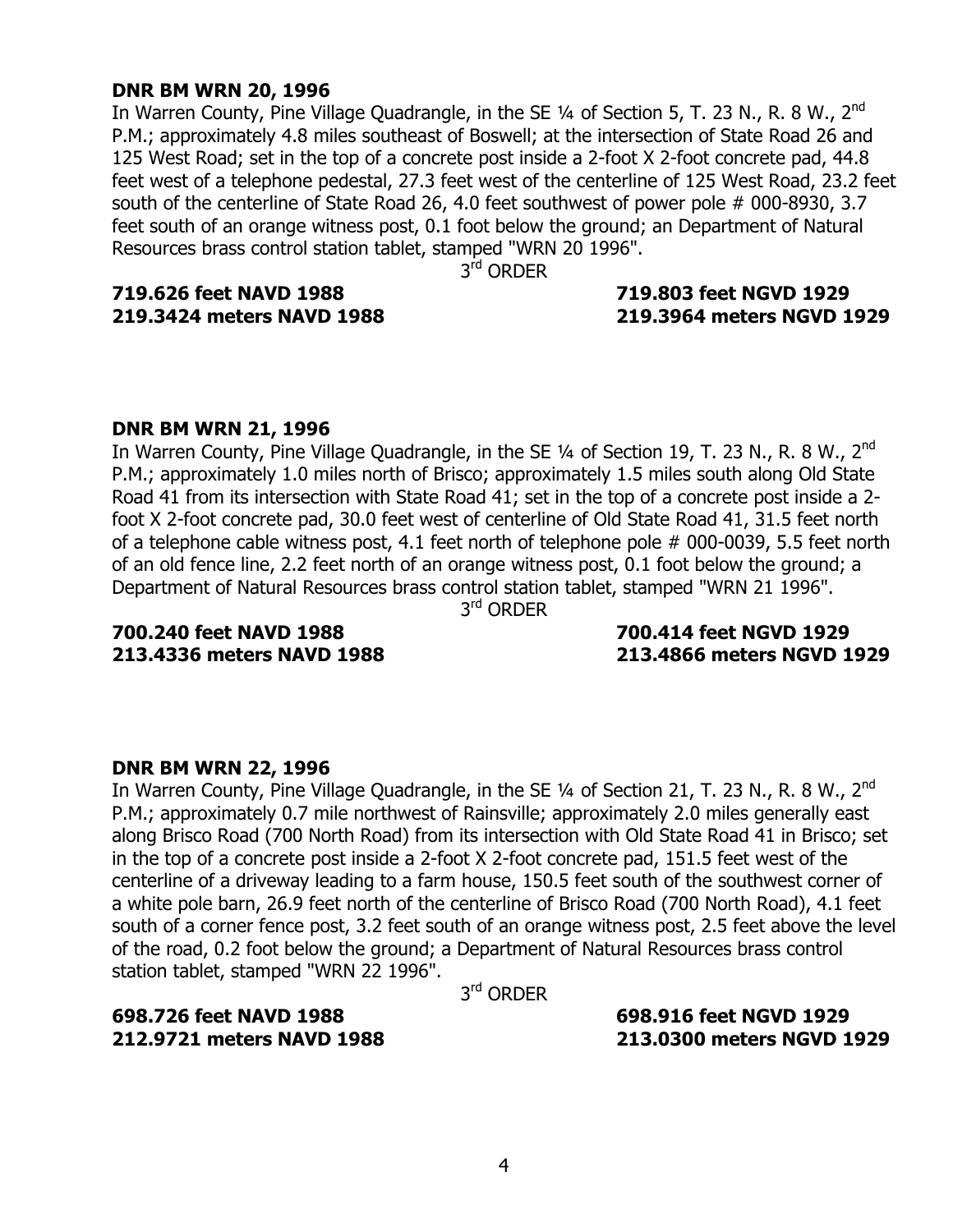## **USC&GS BM B 99, 1946**

In Warren County, Pine Village Quadrangle, in the SE  $\frac{1}{4}$  of Section 18, T. 23 N., R. 8 W., 2<sup>nd</sup> P.M.; approximately 1.7 miles north of Brisco; approximately 0.8 mile south along Old State Road 41 from its intersection with State Road 41 to a small concrete culvert on the west side of the road; set in the top of a concrete culvert, 91.0 feet south of power pole # 000/0024, 20.2 feet west of the centerline of Old State Road 41, 7.8 feet southwest of a metal reflector post, 6.8 feet north of the south edge of the concrete culvert, 3.0 feet below the level of the road, 1.3 feet south of the north edge of the concrete culvert; a U.S. Coast and Geodetic Survey benchmark tablet, stamped "B 99 1946".

3<sup>rd</sup> ORDER

**696.921 feet NAVD 1988 697.095 feet NGVD 1929** 

# **212.4219 meters NAVD 1988 212.4750 meters NGVD 1929**

## **USGS UE 770**

In Warren County, Pine Village Quadrangle, in the NW 1/4 of Section 4, T. 23 N., R. 8 W., 2<sup>nd</sup> P.M.; approximately 1.4 miles northwest of Hooker Corner; at the 1075 North Road bridge over Small Ditch; set in the top of the north concrete guard rail, 12.5 feet north of the centerline of 1075 North Road, 7.0 feet east of the west face of the concrete guardrail; 1.6 feet above the level of the road, 0.4 foot south of the north face of the concrete guard rail; a chiseled square.

3rd ORDER

**234.6934 meters NAVD 1988 234.7474 meters NGVD 1929** 

# **769.990 feet NAVD 1988 770.167 feet NGVD 1929**

## **USGS BM 125 EOM 1958**

In Warren County, Pine Village Quadrangle, in the NE 1/4 of Section 6, T. 23 N., R. 8 W., 2<sup>nd</sup> P.M.; about 4.0 miles north of Brisco; at the 1050 North Road bridge over Mud Pine Creek; set in the southwest bridge seat, 9.0 feet south of centerline of 1050 North Road, 3.0 feet below the level of the road, 1.1 feet west of the east end of the bridge seat, 0.7 foot south of the south most metal bridge beam; a U.S. Geological Survey benchmark tablet, stamped "125 EOM 1958".

3rd ORDER

**692.804 feet NAVD 1988 692.981 feet NGVD 1929** 

**211.1671 meters NAVD 1988 211.2210 meters NGVD 1929**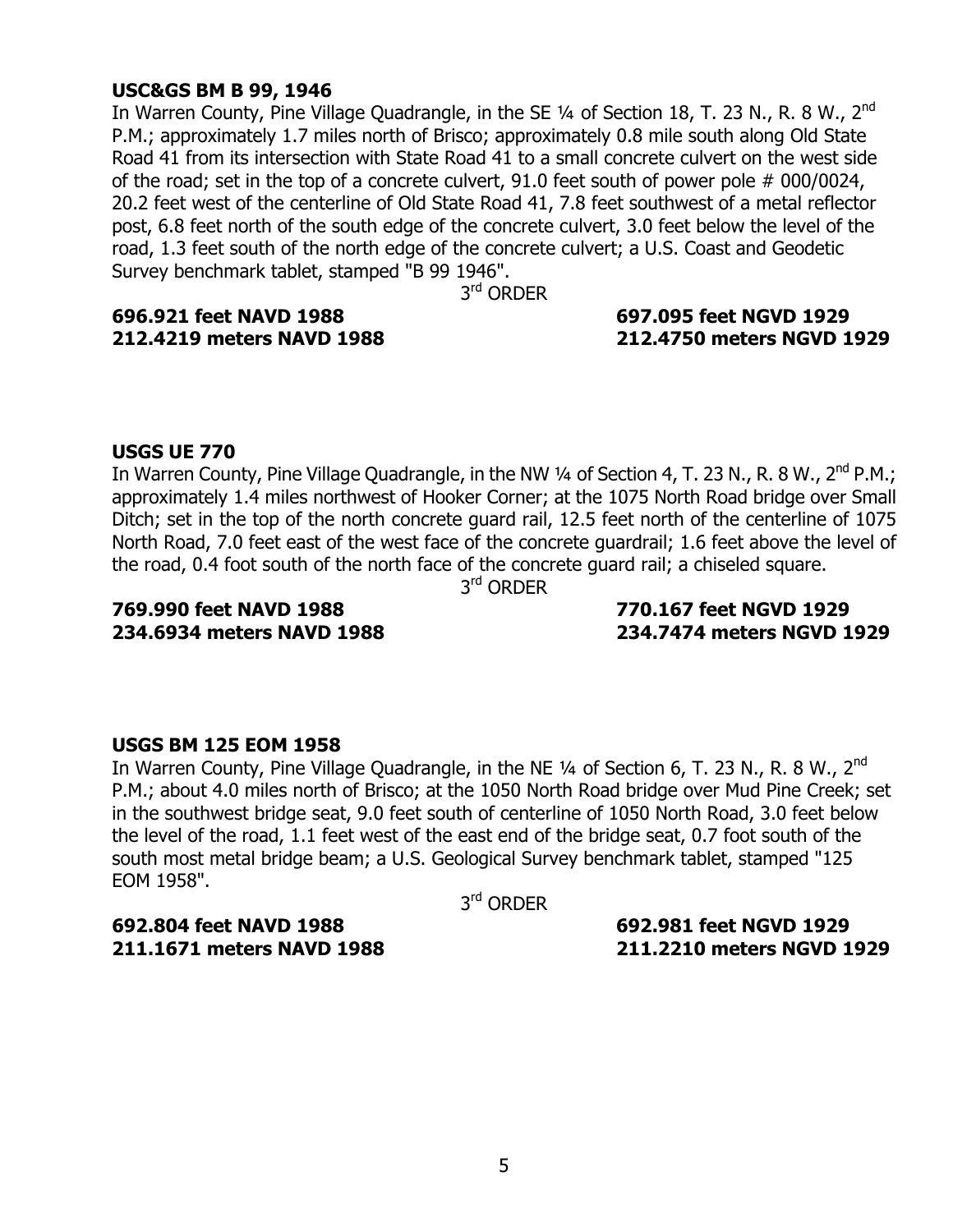## **USC&GS BM A 126 RESET 1965**

In Warren County, Pine Village Quadrangle, in the NE  $\frac{1}{4}$  of Section 29, T. 23 N., R. 8 W., 2<sup>nd</sup> P.M.; about 0.75 mile east-northeast of Brisco; at the Brisco Road Bridge over Mud Pine Creek; set in the top of the concrete curb, in the southeast corner of the bridge, 35.0 feet west of the intersection of Brisco Road and a gravel road leading south, 15.6 feet west of the east most face of the curb, 12.5 feet south of the centerline of Brisco Road, 0.8 foot south of the north face of the bridge deck, 0.5 foot above the road; a U.S. Coast & Geodetic Survey benchmark tablet, stamped "A 126 RESET 1965".

3<sup>rd</sup> ORDER

**643.968 feet NAVD 1988 644.143 feet NGVD 1929** 

# **196.2818 meters NAVD 1988 196.3352 meters NGVD 1929**

## **ISHC BM WAR C 34**

In Warren County, Covington Quadrangle, in the NW  $\frac{1}{4}$  of Section 35, T. 20 N., R. 9 W., 2<sup>nd</sup> P.M.; at Covington; at the US 136 bridge over the Wabash River; set in the top of the northwest headwall of the bridge, 24.0 feet north of the centerline of US 136, 14.2 feet east of the west end of the headwall, level with the road; a Indiana State Highway Commission bench mark tablet, stamped "WAR C-34".

2<sup>nd</sup> Order

#### **517.524 feet NGVD 1929**

## **DNR BM WRN 16, 1986**

In Warren County, Covington Quadrangle, in the NW 1/4 of Section 35, T. 20 N., R. 9 W., 2<sup>nd</sup> P.M.; at Covington; at the US 136 bridge over the Wabash River; set in the top of the southwest headwall of the bridge, 23.8 feet south of the centerline of US 136, 13.5 feet east of the west end of the headwall, about level with the road; a Department of Natural Resources brass control station tablet, stamped "WRN 16 1986".

2<sup>nd</sup> Order

#### **517.484 feet NGVD 1929**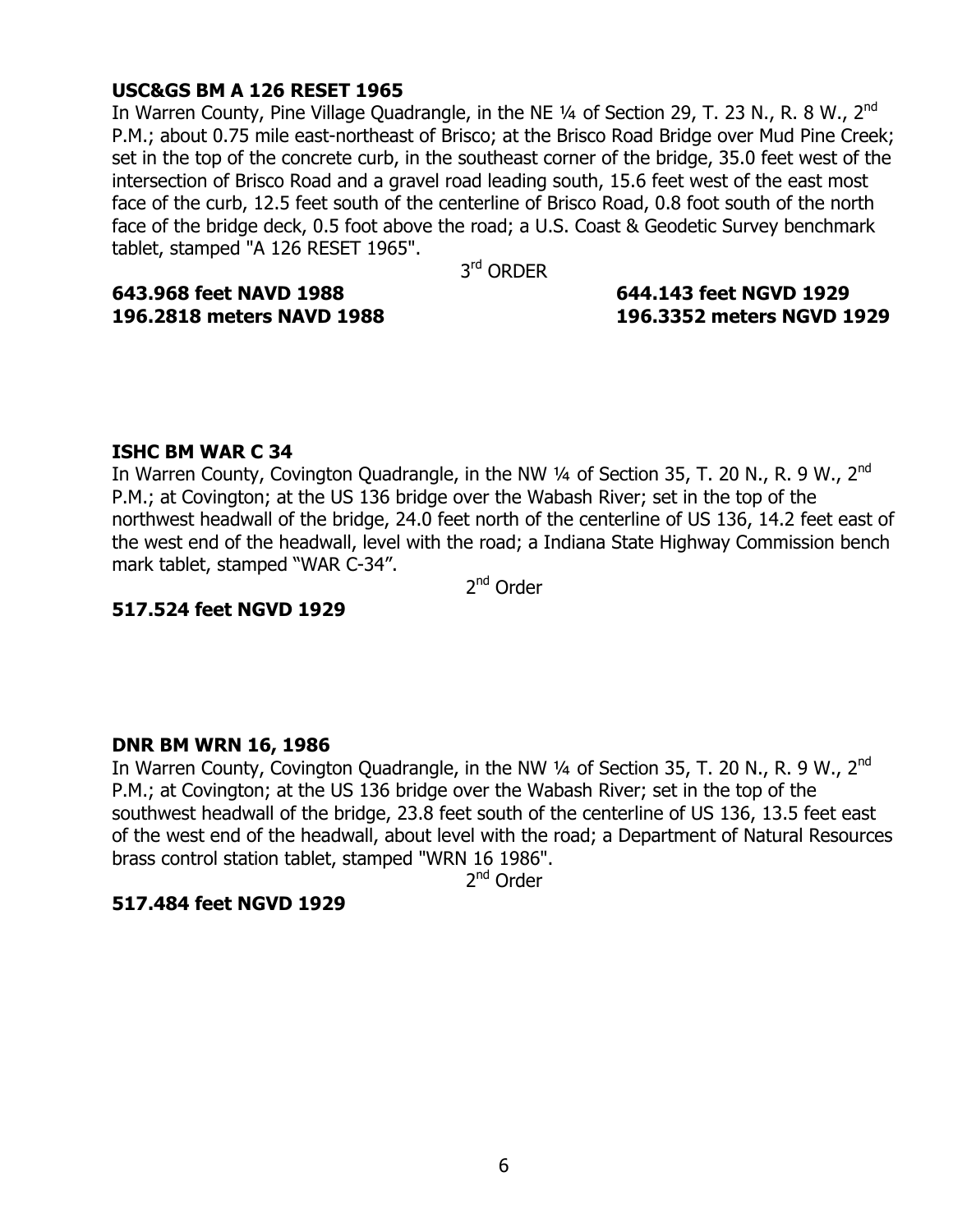# **USC&GS BM U 95, 1946**

In Warren County, Attica Quadrangle, in the SE  $\frac{1}{4}$  of Section 6, T. 21 N., R. 7 W., 2<sup>nd</sup> P.M.; at Attica; at the U.S. Post Office; set vertically in the west wall, at the northwest corner of the stone foundation of the building, 3 feet south of the northwest corner, 1.7 feet above the ground; a U.S. Coast & Geodetic Survey benchmark tablet, stamped "U 95 1946".

2<sup>nd</sup> Order

## **547.371 feet NGVD 1929**

#### **B&W BM PBM No 221 TT 220**

In Warren County, Williamsport Quadrangle, in the NW 1/4 of Section 6, T. 21 N., R. 7 W., 2<sup>nd</sup> P.M.; at Attica; at the US 41 concrete bridge over the Wabash River; set in the top of the east end of the north concrete banister, 18 feet north of the centerline of US 41, about 3 feet above the road, 2.4 feet west of the east end of the banister; a Brock and Weymouth bronze tablet, stamped "PBM NO 221 TT 220".

2nd Order

## **531.439 feet NGVD 1929**

## **ISHC BM WARREN C-1**

In Warren County, Williamsport Quadrangle, in the NW 1/4 of Section 6, T. 22 N., R. 8 W., 2<sup>nd</sup> P.M.; about 0.5 mile northwest of Attica; at the State Road 55 bridge over Big Pine Creek; set in the top of the southwest end of the southeast guardrail base, 36 feet northeast of the centerline of US 41, 19 feet southeast of the centerline of State Road 55, 0.8 foot above the road; a Indiana State Highway Commission bench mark tablet, stamped "WARREN C-1".

2<sup>nd</sup> Order

# **572.125 feet NGVD 1929**

## **IFC&WRC TBM PC 1, 1956**

In Warren County, Williamsport Quadrangle, in the SW 1/4 of Section 31, T. 22 N., R. 7 W., 2<sup>nd</sup> P.M.; about 0.8 mile northwest of Attica; 0.5 mile northeast and north along State Road 55 from its "T" road intersection with US 41; set in the top of a 1-foot pipe culvert under a field entrance road, 30.5 feet east of the centerline of US 41, 8.7 feet south of the centerline of the field entrance road, 0.5 foot below US 41; a chiseled triangle.

2<sup>nd</sup> Order

## **576.118 feet NGVD 1929**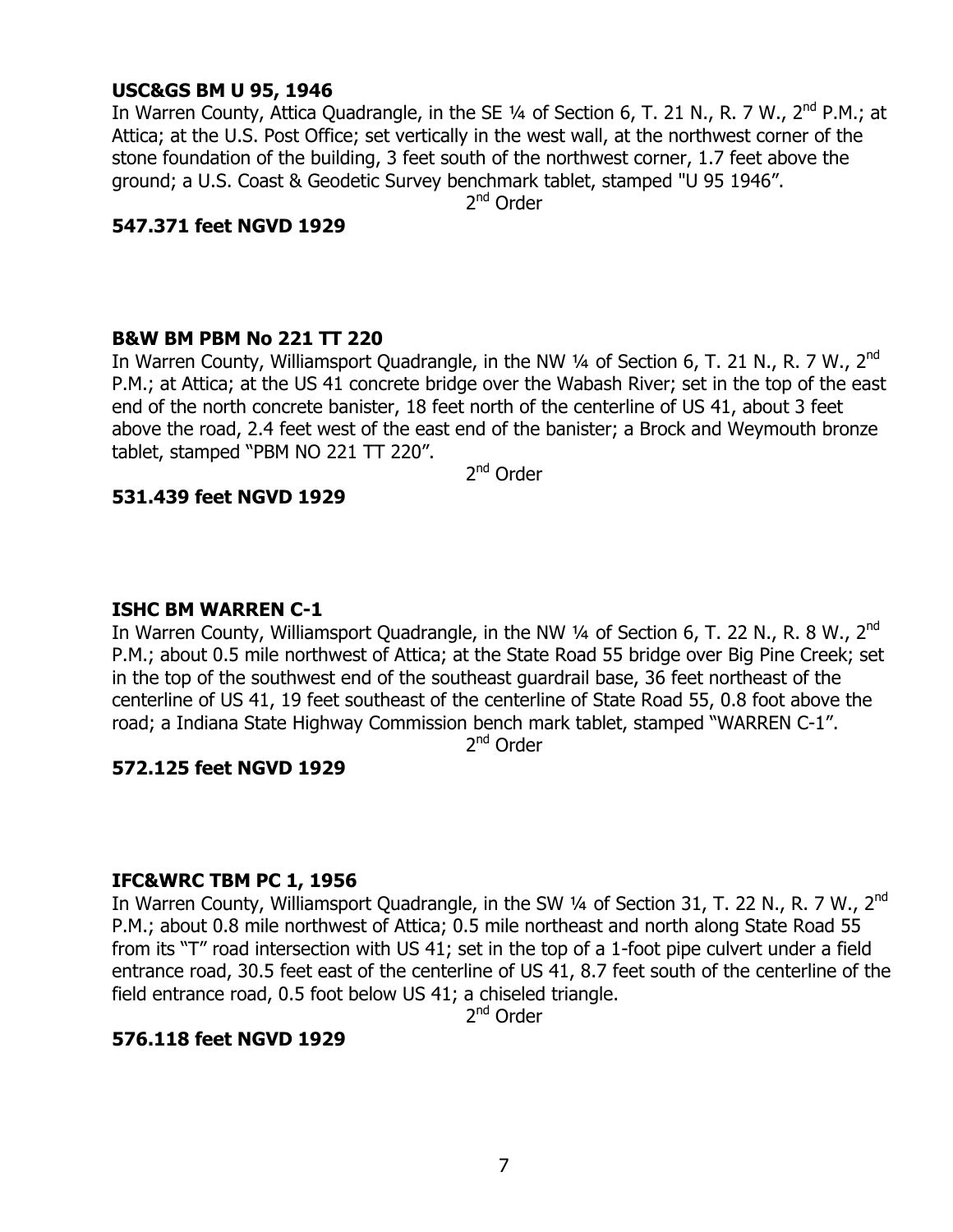# **IFC&WRC BM WRN 1, 1956**

In Warren County, Williamsport Quadrangle, in the SE  $\frac{1}{4}$  of Section 25, T. 22 N., R. 8 W., 2<sup>nd</sup> P.M.; about 1.5 miles northwest of Attica; 1.1 miles northeast and north along State Road 55 from its "T" road intersection with US 41 to a 3.5-foot box culvert under State Road 55; set in the top of the south wingwall of the culvert, 290 feet west of and across US 41 from a red barn, 286 feet north of the centerline of a farm lane leading west, 50 feet west of the centerline of US 41, 15 feet below US 41; a Indiana Flood Control and Water Resources Commission bronze bench mark tablet, stamped "WRN 1 1956".

2<sup>nd</sup> Order

## **599.145 feet NGVD 1929**

## **IFC&WRC TBM PC 2, 1956**

In Warren County, Williamsport Quadrangle, in the NW 1/4 of Section 30, T. 22 N., R. 7 W., 2<sup>nd</sup> P.M.; about 2.0 miles northwest of Attica; 1.8 miles northeast and north along State Road 55 from its "T" road intersection with US 41; set in the top of a 1-foot pipe culvert under a farm lane leading east, 35.7 feet east of the centerline of US 41, 30.6 feet southeast of a mailbox, 11.3 feet south of the centerline of a farm drive; a chiseled triangle.

2nd Order

# **651.198 feet NGVD 1929**

## **ISHC BM WARN C-3**

In Warren County, Williamsport Quadrangle, in the SE  $\frac{1}{4}$  of Section 24, T. 22 N., R. 8 W., 2<sup>nd</sup> P.M.; about 2.6 miles northwest of Attica; 2.25 miles northeast and north along State Road 55 from its "T" road intersection with US 41 to a "T" road west; set in the top of a concrete post, 59 feet west of the centerline of US 41, 40 feet north of the centerline of the "T" road west, 21.7 feet southwest of a power pole, 6 feet below US 41, projecting 2 feet above the ground; a Indiana State Highway Commission bench mark tablet, stamped "WARREN C-3".

2<sup>nd</sup> Order

## **679.290 feet NGVD 1929**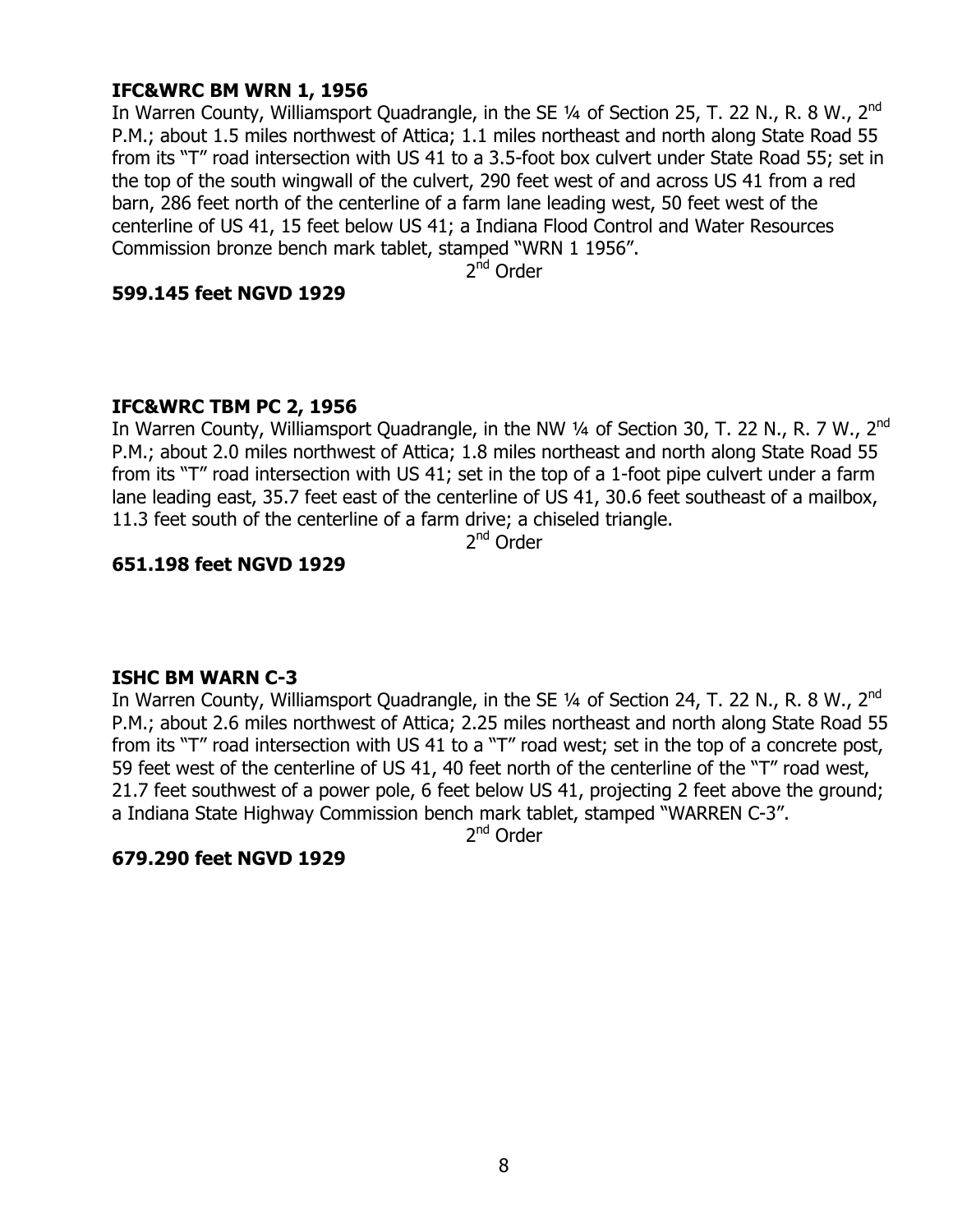# **IFC&WRC TBM PC 3, 1956**

In Warren County, Williamsport Quadrangle, in the SE 1/4 of Section 24, T. 22 N., R. 8 W., 2<sup>nd</sup> P.M.; about 2.6 miles northwest of Attica; 2.25 miles northeast and north along State Road 55 from its "T" road intersection with US 41 to a "T" road west, thence 0.2 mile west to a 15-foot bridge over a unnamed tributary to Big Pine Creek; set in the top of the northeast end of the northwest abutment, 10.5 feet northeast of the centerline of the road, 1.1 feet below the road; a chiseled triangle.

2<sup>nd</sup> Order

#### **651.198 feet NGVD 1929**

## **IFC&WRC TBM PC 4, 1956**

In Warren County, Williamsport Quadrangle, in the SE  $\frac{1}{4}$  of Section 24, T. 22 N., R. 8 W., 2<sup>nd</sup> P.M.; about 2.6 miles northwest of Attica; 2.25 miles northeast and north along State Road 55 from its "T" road intersection with US 41 to a "T" road west, thence 0.55 mile west to a 4.5foot box culvert under the road; set in the top of the southeast wingwall of the culvert, 8.8 feet south of the centerline of the road, 1.5 feet below the road; a chiseled triangle.

2nd Order

# **672.338 feet NGVD 1929**

## **IFC&WRC BM WRN 2, 1956**

In Warren County, Williamsport Quadrangle, in the SW 1/4 of Section 24, T. 22 N., R. 8 W., 2<sup>nd</sup> P.M.; about 2.8 miles northwest of Attica; 2.25 miles northeast and north along State Road 55 from its "T" road intersection with US 41 to a "T" road west, thence 0.9 mile generally west to a "T" road north; set in the top of a concrete post, 124 feet west of the "T" road north, 11 feet north of the centerline of the east-west road, projecting 0.4 foot above the ground; a Indiana Flood Control and Water Resources Commission bronze bench mark tablet, stamped "WRN 2 1956".

2<sup>nd</sup> Order

#### **666.190 feet NGVD 1929**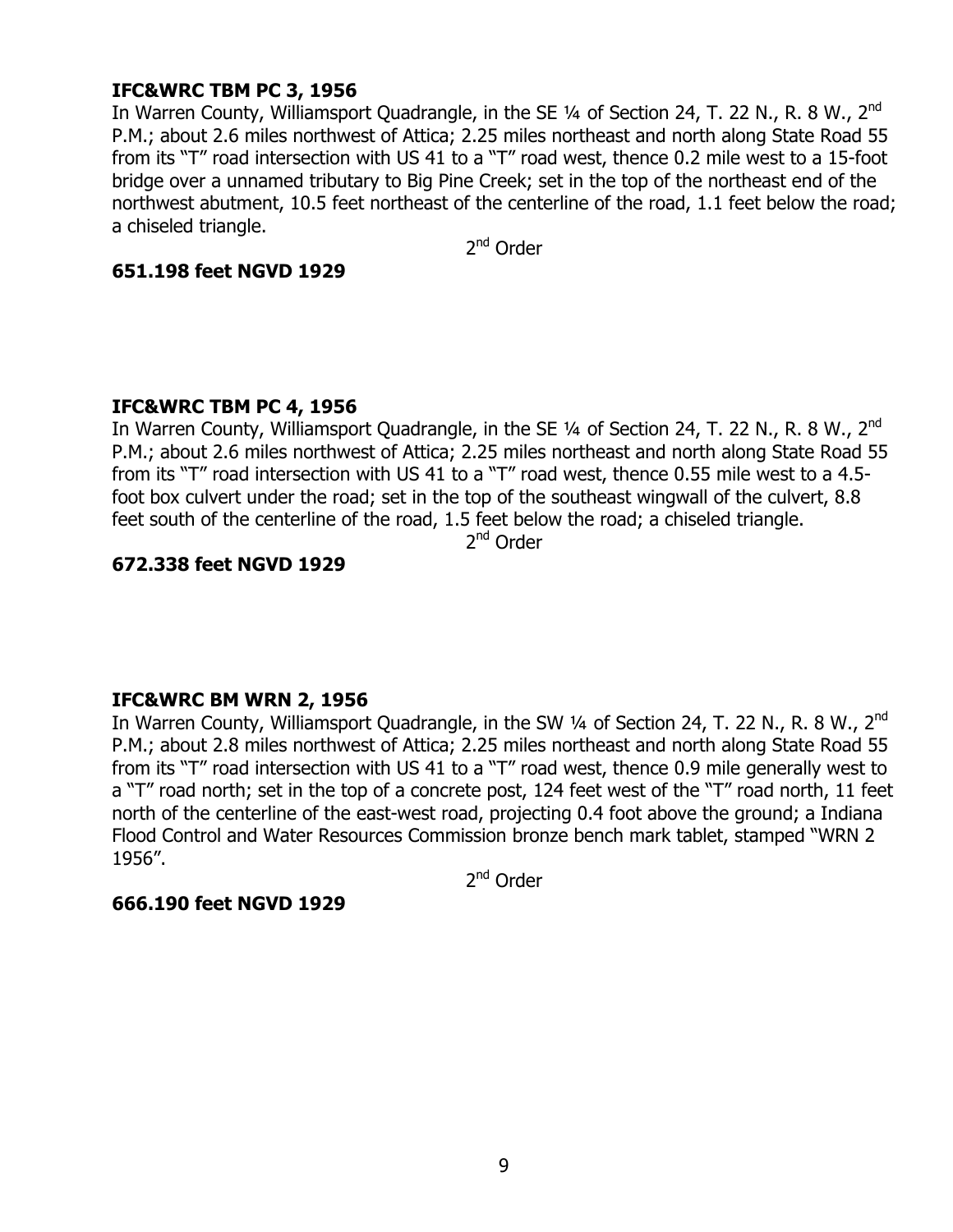# **IFC&WRC BM WRN 3, 1956**

In Warren County, Williamsport Quadrangle, in the SE 1/4 of Section 23, T. 22 N., R. 8 W., 2<sup>nd</sup> P.M.; at Kramer; at the Kramer School; set in the top of a concrete post, 98 feet south of the centerline of the road, 42 feet northeast of the north door of the school, 2.5 feet north of the flag pole, 0.1 foot above the ground; a Indiana Flood Control and Water Resources Commission bronze bench mark tablet, stamped "WRN 3 1956".

2<sup>nd</sup> Order

## **653.763 feet NGVD 1929**

## **IFC&WRC TBM PC 5, 1956**

In Warren County, Williamsport Quadrangle, in the SW 1/4 of Section 23, T. 22 N., R. 8 W., 2<sup>nd</sup> P.M.; about 0.25 mile west of Kramer; 0.25 mile west along a paved road from the Kramer School building to a "Y road northwest, thence 220 feet northwest to a 23-foot bridge over a unnamed tributary to Big Pine Creek; set in the top of the northwest abutment, 12 feet northeast of the centerline of the road, about level with the road; a chiseled triangle.

2<sup>nd</sup> Order

## **564.539 feet NGVD 1929**

## **IFC&WRC TBM PC 6, 1956**

In Warren County, Williamsport Quadrangle, in the NE  $\frac{1}{4}$  of Section 22, T. 22 N., R. 8 W., 2<sup>nd</sup> P.M.; about 1.0 mile northwest of Kramer; 0.25 mile west along a paved road from the Kramer School building to a "Y road northwest, thence 0.6 mile northwest along the winding road to a —T" road southwest, thence 0.35 miles southwest along a winding road to a 8-foot box culvert under the road; set in the top of the northeast headwall of the culvert, 14.5 feet west of the centerline of the road, 2.5 feet above the road, 0.6 foot northwest of the southeast end of the northeast headwall; a chiseled triangle.

2nd Order

## **558.480 feet NGVD 1929**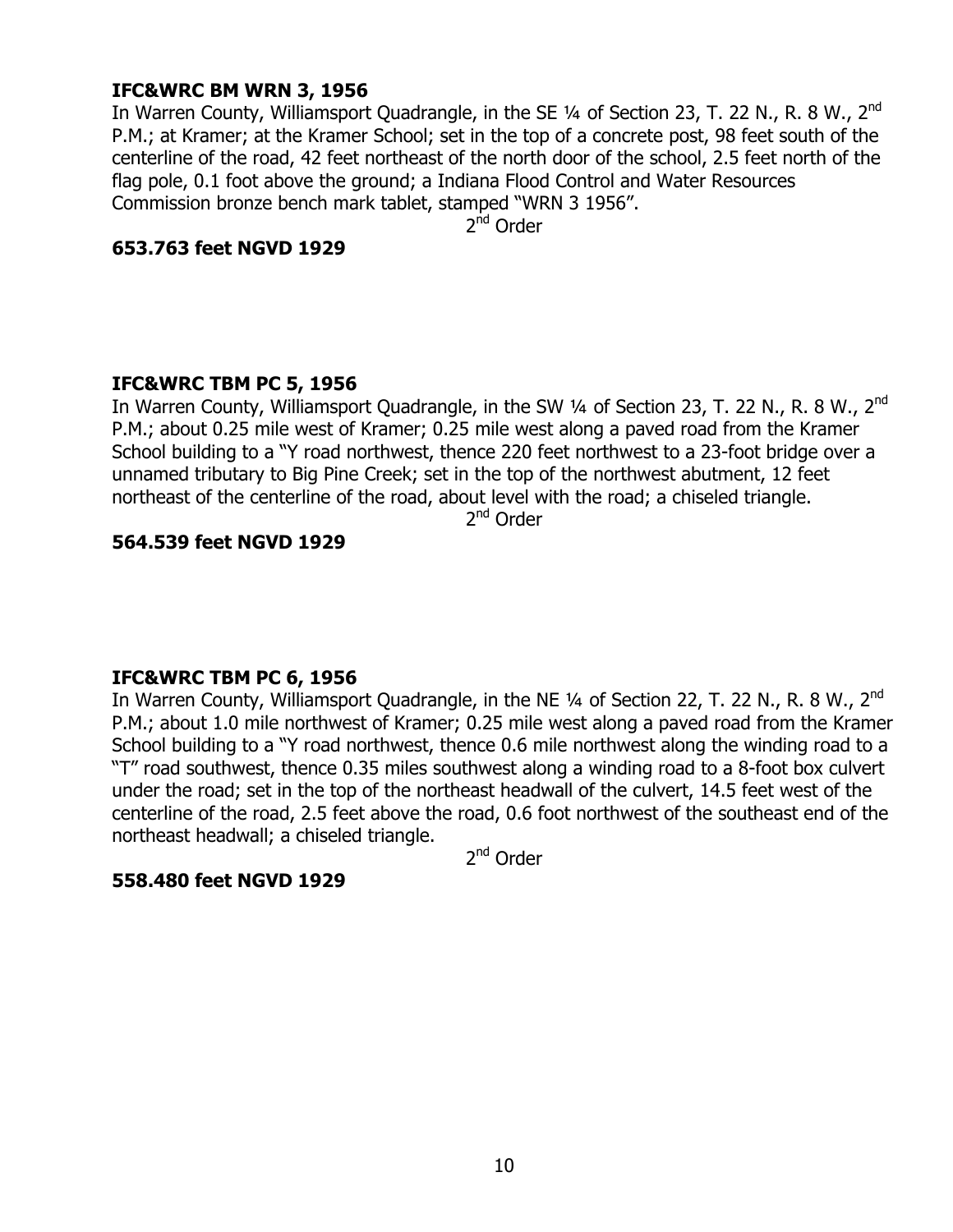# **IFC&WRC TBM PC 7, 1956**

In Warren County, Williamsport Quadrangle, in the NE  $\frac{1}{4}$  of Section 22, T. 22 N., R. 8 W., 2<sup>nd</sup> P.M.; about 1.0 mile northwest of Kramer; 0.25 mile west along a paved road from the Kramer School building to a "Y road northwest, thence 0.6 mile northwest along the winding road to a "T" road southwest, thence 0.45 miles southwest along a winding road to a 8-foot box culvert under the road; set in the top of the west headwall of the culvert, 14.5 feet west of the centerline of the road, 2.8 feet above the road, 0.8 foot south of the north end of the west headwall; a chiseled triangle.

2<sup>nd</sup> Order

## **552.724 feet NGVD 1929**

## **IFC&WRC TBM PC 8, 1956**

In Warren County, Williamsport Quadrangle, in the NW 1/4 of Section 22, T. 22 N., R. 8 W., 2<sup>nd</sup> P.M.; about 1.3 miles west of Kramer; 0.25 mile west along a paved road from the Kramer School building to a "Y" road northwest, thence 0.6 mile northwest along the winding road to a "T" road southwest, thence 1.15 miles southwest along a winding road to a "T" road south, thence 0.1 mile south to a one-span pony truss bridge over Fall Creek; set in the top of the west end of the south abutment, 8 feet west of the centerline of the road, 3.2 feet below the road; a chiseled triangle.

2<sup>nd</sup> Order

# **557.450 feet NGVD 1929**

## **IFC&WRC BM WRN 4, 1956**

In Warren County, Williamsport Quadrangle, in the NW  $\frac{1}{4}$  of Section 22, T. 22 N., R. 8 W., 2<sup>nd</sup> P.M.; about 1.3 miles west of Kramer; 0.25 mile west along a paved road from the Kramer School building to a "Y" road northwest, thence 0.6 mile northwest along the winding road to a "T" road southwest, thence 1.15 miles southwest along a winding road to a "T" road south, thence 93 feet south to a 100-foot bridge over Big Pine Creek; set in the top of the west end of the north abutment, 10 feet west of the centerline of the road, 2.3 feet below the road, 0.6 foot north of the south face of the north abutment; a Indiana Flood Control and Water Resources Commission bronze bench mark tablet, stamped "WRN 4 1956".

2<sup>nd</sup> Order

## **559.606 feet NGVD 1929**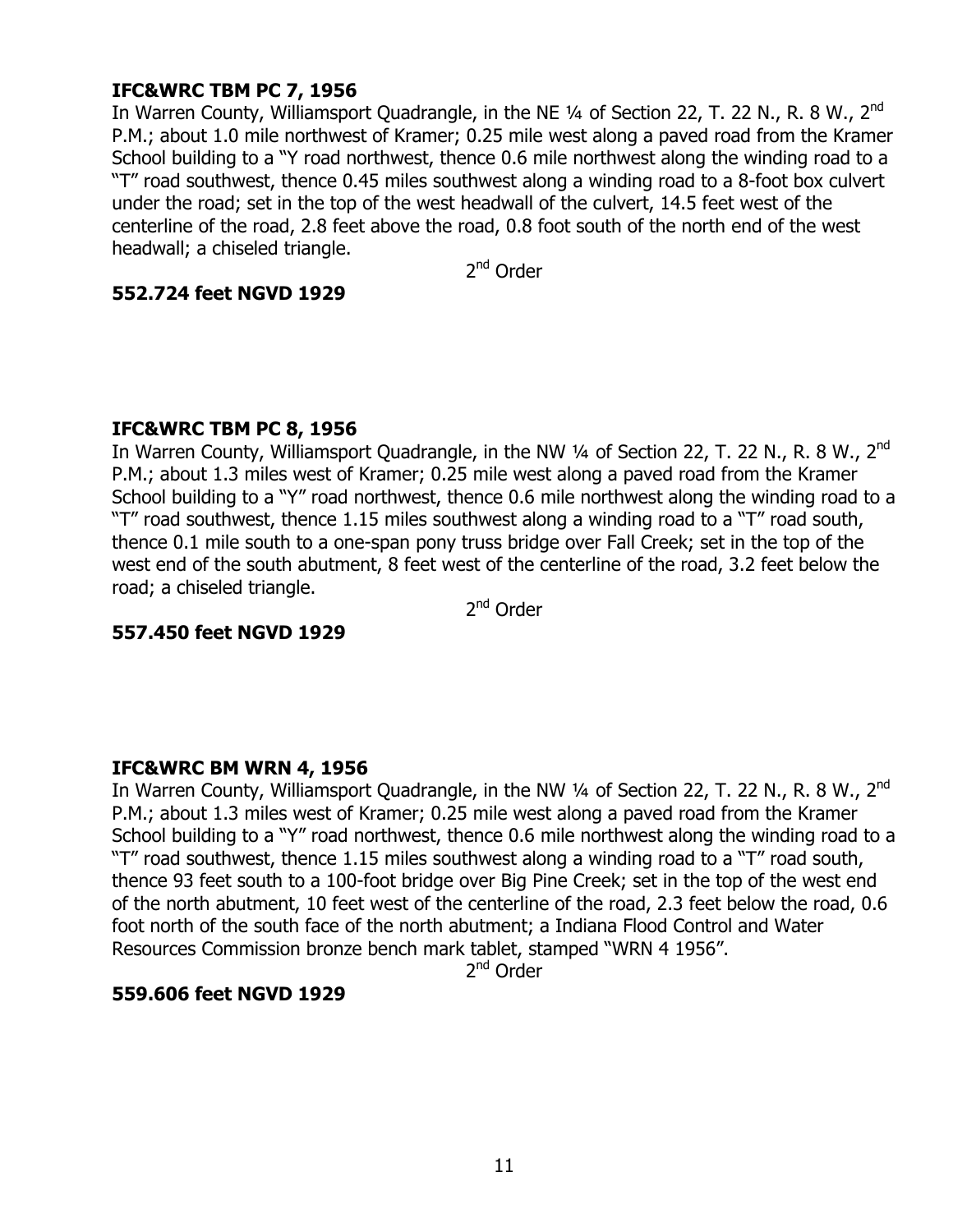# **IFC&WRC TBM PC 9, 1956**

In Warren County, Williamsport Quadrangle, in the NW 1/4 of Section 22, T. 22 N., R. 8 W., 2<sup>nd</sup> P.M.; about 2.1 miles southeast of Carbondale; 2.6 mile east along a paved and gravel road from its intersection with old US 41 in Carbondale to a north-south crossroad, thence 1.5 miles south and southwest to a curve in the road to the south and a 2-foot pipe culvert under the road; set in the top of the northwest headwall of the culvert, 13 feet northwest of the centerline of the road, 0.7 foot northeast of the southwest end of the headwall; a chiseled triangle.

2<sup>nd</sup> Order

## **637.899 feet NGVD 1929**

## **IFC&WRC TBM PC 10, 1956**

In Warren County, Williamsport Quadrangle, in the SE 1/4 of Section 15, T. 22 N., R. 8 W., 2<sup>nd</sup> P.M.; about 2.3 miles southeast of Carbondale; 2.6 mile east along a paved and gravel road from its intersection with old US 41 in Carbondale to a north-south crossroad, thence 1.1 miles south and southwest to a 1.5-foot pipe culvert under the road; set in the top of the southwest end of the northwest headwall of the culvert, 210 feet southwest of a mail box (Raymond L. Gipson), 20 feet northwest of the centerline of the road, 3.0 feet below the road; a chiseled triangle.

2<sup>nd</sup> Order

## **644.623 feet NGVD 1929**

# **IFC&WRC TBM PC 11, 1956**

In Warren County, Williamsport Quadrangle, in the SE  $\frac{1}{4}$  of Section 15, T. 22 N., R. 8 W., 2<sup>nd</sup> P.M.; about 2.3 miles southeast of Carbondale; 2.6 mile east along a paved and gravel road from its intersection with old US 41 in Carbondale to a north-south crossroad, thence 0.9 mile south and southwest to a 1.5-foot box culvert under the road; set in the top of the southeast headwall of the culvert, 0.13 mile northeast of a mail box (Raymond L. Gipson), 12 feet southeast of the centerline of the road, 1.5 feet southwest of the northeast end of the culvert; a chiseled triangle.

2<sup>nd</sup> Order

## **652.392 feet NGVD 1929**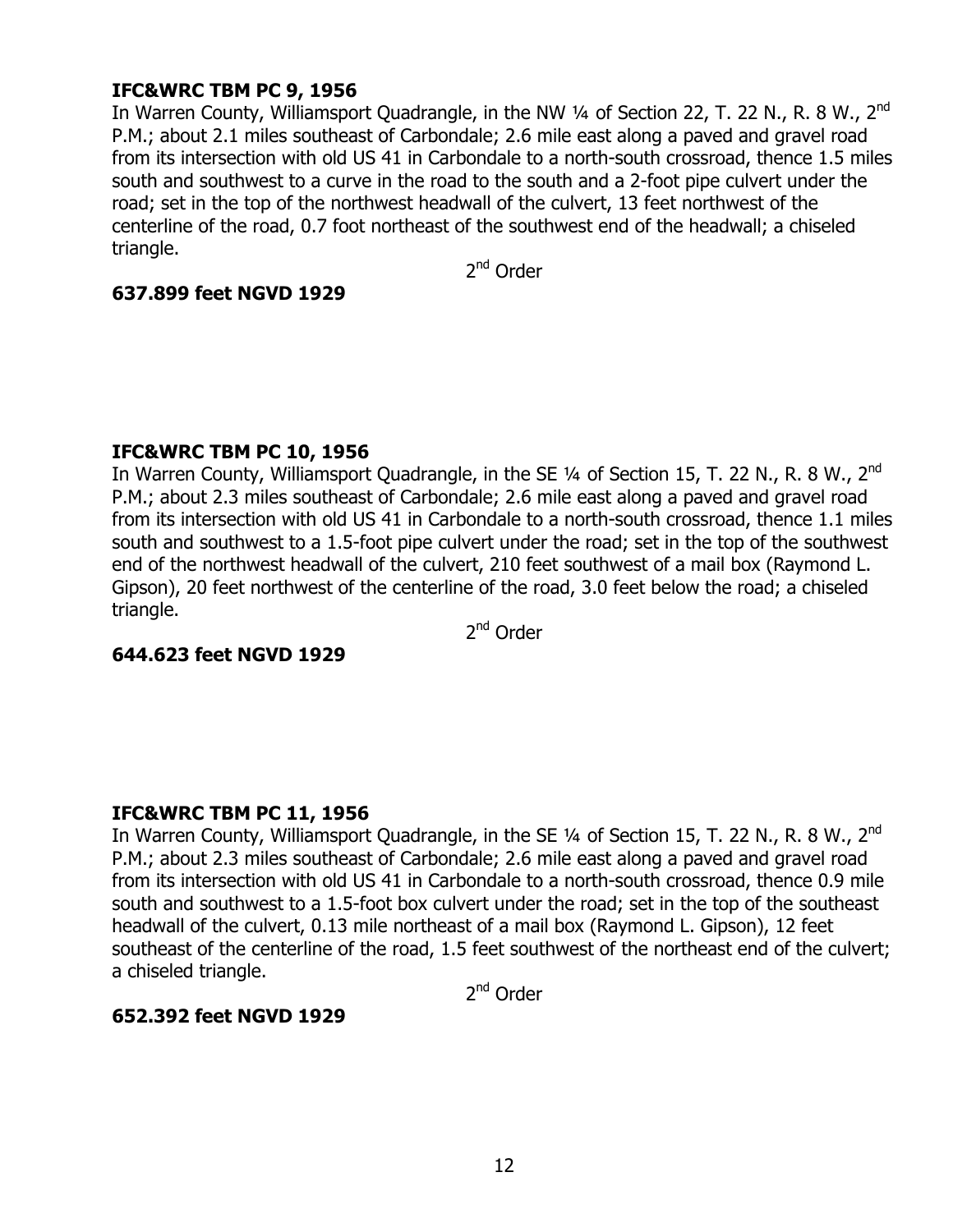# **IFC&WRC TBM PC 12, 1956**

In Warren County, Williamsport Quadrangle, in the NE 1/4 of Section 15, T. 22 N., R. 8 W., 2<sup>nd</sup> P.M.; about 2.4 miles southeast of Carbondale; 2.6 mile east along a paved and gravel road from its intersection with old US 41 in Carbondale to a north-south crossroad, thence 0.5 mile south to a right angle turn to the west and a 1.5-foot "V" shaped culvert under the road; set in the top of the culvert, 27 feet west of the centerline of the road, 22 feet north of the centerline of the road to the west; a chiseled triangle.

2<sup>nd</sup> Order

## **670.185 feet NGVD 1929**

## **IFC&WRC BM WRN 5, 1956**

In Warren County, Williamsport Quadrangle, in the SE  $\frac{1}{4}$  of Section 10, T. 22 N., R. 8 W., 2<sup>nd</sup> P.M.; about 2.4 miles east of Carbondale; 2.6 mile east along a paved and gravel road from its intersection with old US 41 in Carbondale to a north-south crossroad and a 4.5-foot box culvert under the east-west road; set in the top of the east end of the north headwall of the culvert, 92 feet west of the north-south road, 13 feet north of the east-west road, 1.3 feet above the east-west road; a Indiana Flood Control and Water Resources Commission bronze bench mark tablet, stamped "WRN 5 1956".

2<sup>nd</sup> Order

## **685.867 feet NGVD 1929**

## **IFC&WRC TBM PC 15, 1956**

In Warren County, Williamsport Quadrangle, in the NW 1/4 of Section 11, T. 22 N., R. 8 W., 2<sup>nd</sup> P.M.; about 2.5 miles northeast of Carbondale; 2.6 mile east along a paved and gravel road from its intersection with old US 41 in Carbondale to a north-south crossroad, thence 0.65 mile north to a 4-foot box culvert under the road; set in the top of the north end of the east headwall of the culvert, 12 feet east of the centerline of the road, 0.9 foot above the road; a chiseled triangle.

2<sup>nd</sup> Order

## **655.998 feet NGVD 1929**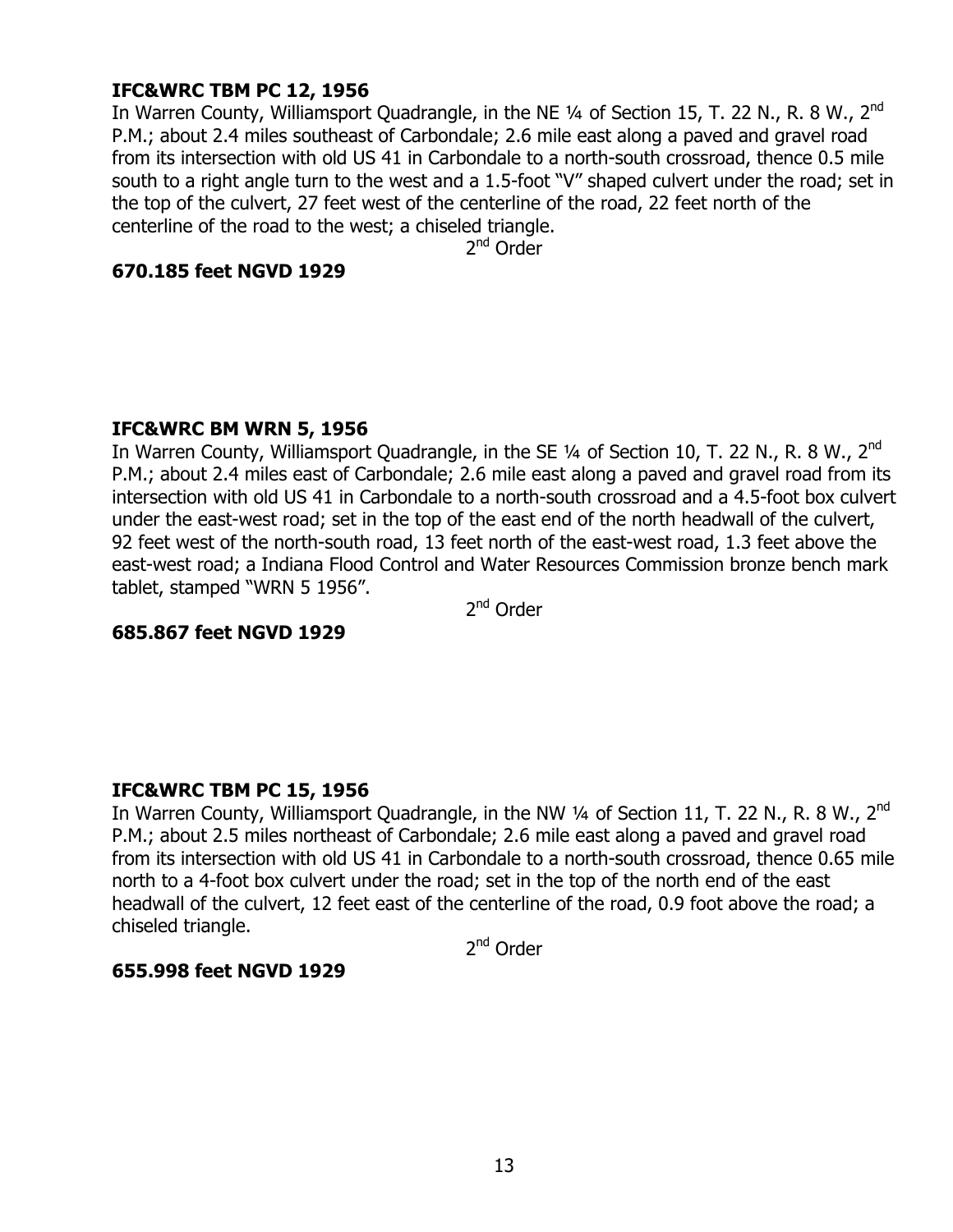# **IFC&WRC BM WRN 7, 1956**

In Warren County, Williamsport Quadrangle, in the NW  $\frac{1}{4}$  of Section 11, T. 22 N., R. 8 W., 2<sup>nd</sup> P.M.; about 2.5 miles northeast of Carbondale; 2.6 mile east along a paved and gravel road from its intersection with old US 41 in Carbondale to a north-south crossroad, thence 0.9 mile north to a 15-foot box culvert over a small tributary to Big Pine Creek; set in the top of the north end of the east headwall of the culvert, 15 feet east of the centerline of the road, 2.0 feet above the road; a Indiana Flood Control and Water Resources Commission bronze bench mark tablet, stamped "WRN 7 1956".

2<sup>nd</sup> Order

## **655.998 feet NGVD 1929**

## **IFC&WRC TBM PC 16, 1956**

In Warren County, Pine Village Quadrangle, in the NE  $\frac{1}{4}$  of Section 10, T. 22 N., R. 8 W., 2<sup>nd</sup> P.M.; about 2.7 miles south of Rainsville; about 1.5 miles generally south along a road from the Pine Township School in Rainsville to a east-west "T" road, thence 0.25 mile east to a turn south, thence about 1.5 miles south to a east-west crossroad, thence 0.1 mile west to a 6-foot box culvert under the road; set in the top of the west end of the south headwall of the culvert, 14 feet south of the centerline of the road, 6 feet below the road; a chiseled triangle.

2<sup>nd</sup> Order

## **667.362 feet NGVD 1929**

## **IFC&WRC TBM PC 17, 1956**

In Warren County, Williamsport Quadrangle, in the NW 1/4 of Section 10, T. 22 N., R. 8 W., 2<sup>nd</sup> P.M.; about 2.5 miles northeast of Carbondale; 2.6 mile east along a paved and gravel road from its intersection with US 41 in Carbondale to a north-south crossroad, thence 1.0 mile north to a east-west crossroad, thence 0.6 mile west to a 8-foot box culvert under the road; set in the top of the west end of the south headwall of the culvert, 14 feet south of the centerline of the road, 1.2 feet east of the west end of the culvert; a chiseled triangle.

2nd Order

## **656.022 feet NGVD 1929**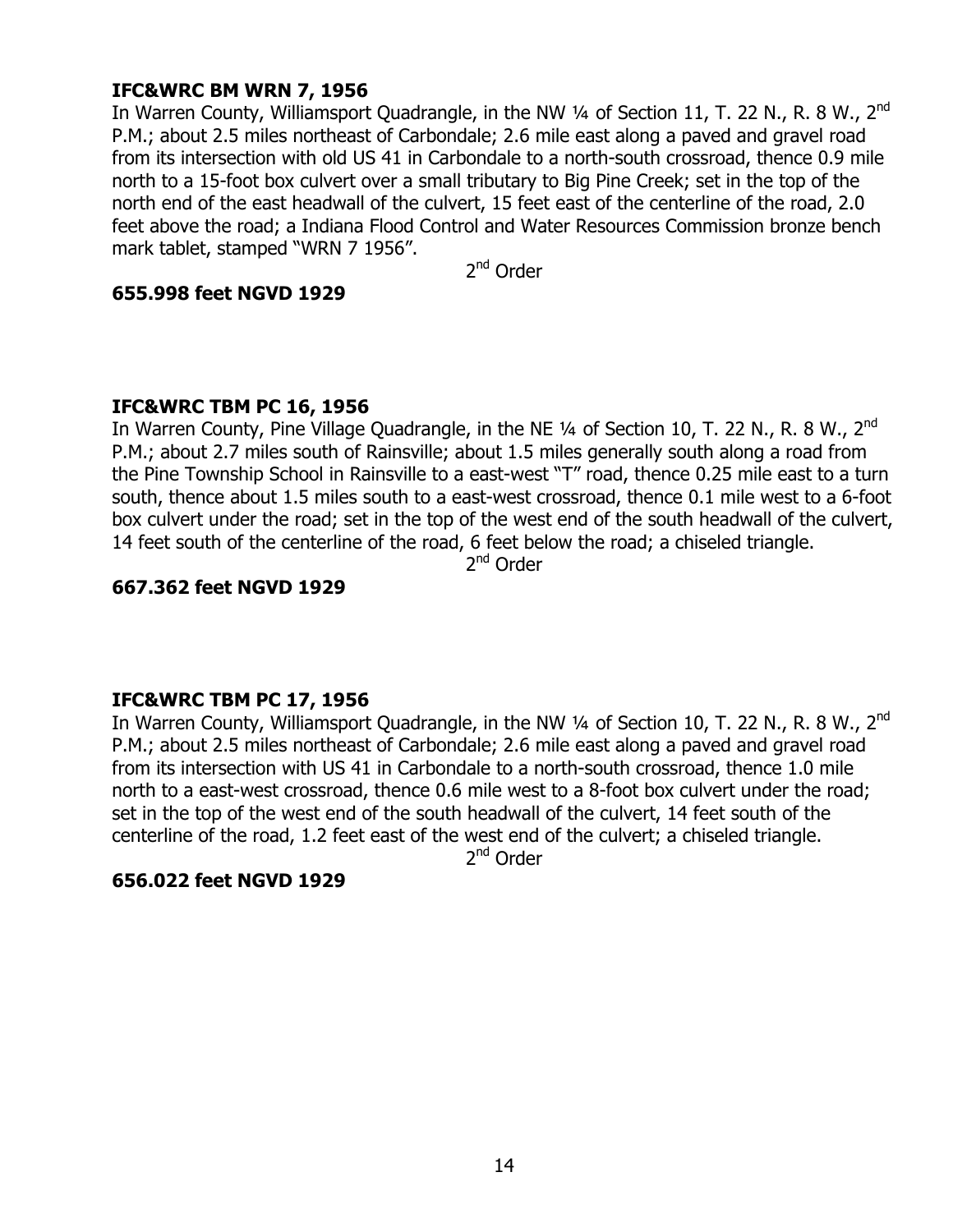# **IFC&WRC TBM PC 18, 1956**

In Warren County, Williamsport Quadrangle, in the SW  $\frac{1}{4}$  of Section 3, T. 22 N., R. 8 W., 2<sup>nd</sup> P.M.; about 2.5 miles northeast of Carbondale; 2.6 mile east along a paved and gravel road from its intersection with US 41 in Carbondale to a north-south crossroad, thence 1.0 mile north to a east-west crossroad, thence 0.75 mile west to a right angle turn north and a dirt road to the west; set in the top of the east headwall of a 1-foot pipe culvert under the road, 69 feet north of the centerline of the road to the west, 13 feet east of the centerline of the road to the north; a chiseled triangle.

2<sup>nd</sup> Order

## **653.933 feet NGVD 1929**

#### **IFC&WRC BM WRN 8, 1956**

In Warren County, Pine Village Quadrangle, in the NE  $\frac{1}{4}$  of Section 4, T. 22 N., R. 8 W., 2<sup>nd</sup> P.M.; about 2.0 miles south of Rainsville; 2.6 miles west and south from the Pine Township School in Rainsville to a "T" road east, thence about 0.5 mile east to a 24-foot bridge over a small tributary to Big Pine Creek; set in the top of the northeast wingwall of the bridge, 12 feet east of the centerline of the road, about level with the road; a Indiana Flood Control and Water Resources Commission bronze bench mark tablet, stamped "WRN 8 1956".

2<sup>nd</sup> Order

## **613.849 feet NGVD 1929**

## **IFC&WRC TBM PC 19, 1956**

In Warren County, Pine Village Quadrangle, in the NE 1/4 of Section 4, T. 22 N., R. 8 W., 2<sup>nd</sup> P.M.; about 2.0 miles south of Rainsville; 2.6 miles west and south from the Pine Township School in Rainsville to a "T" road east; set in the top of a 1.5-foot culvert under the road, 44 feet east of the centerline of the north-south road, 11.3 feet north of the centerline of the "T" road east, 1.2 feet above the road; a chiseled triangle.

2<sup>nd</sup> Order

## **606.537 feet NGVD 1929**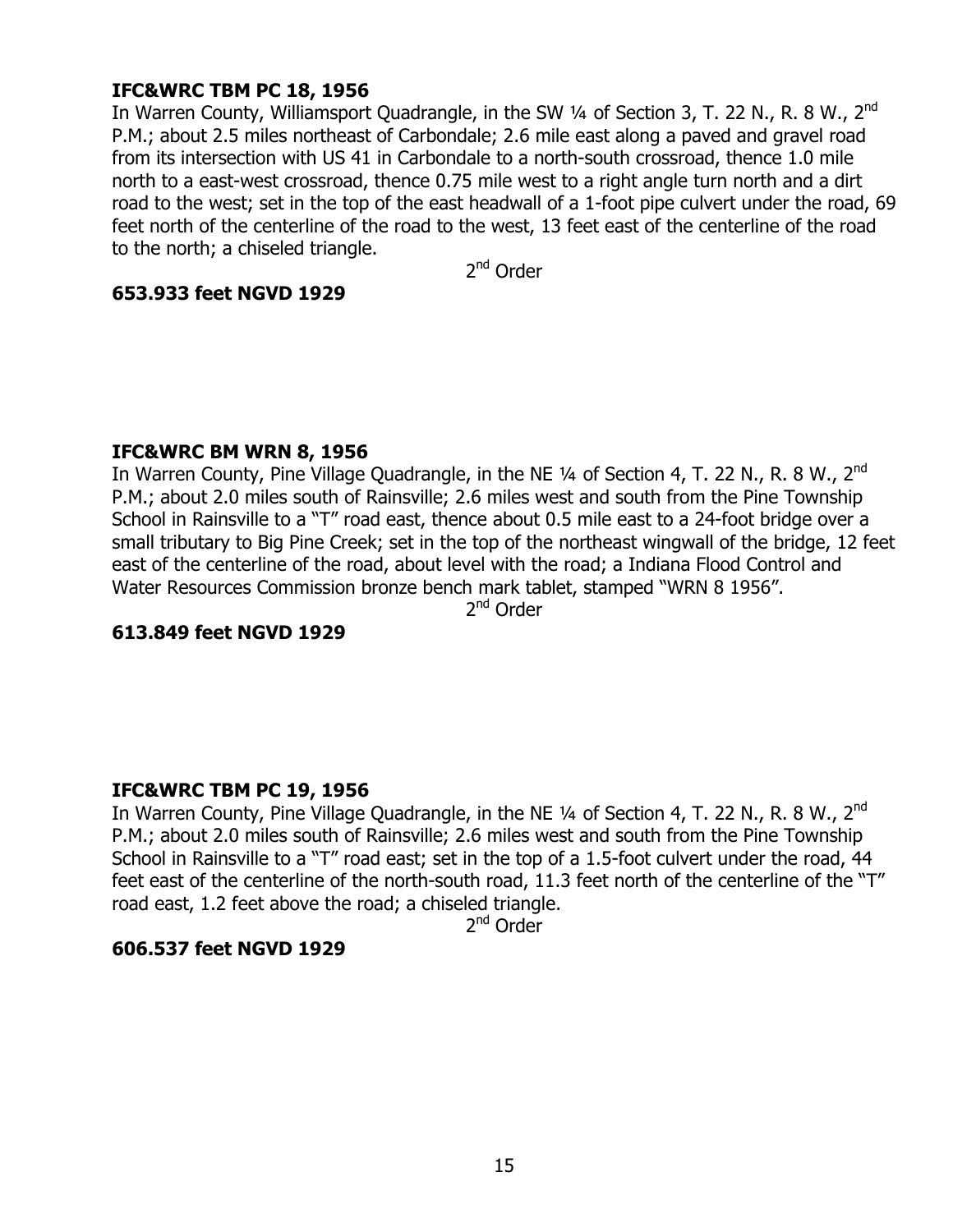# **IFC&WRC TBM PC 20, 1956**

In Warren County, Pine Village Quadrangle, in the SE 1/4 of Section 33, T. 23 N., R. 8 W., 2<sup>nd</sup> P.M.; about 1.7 miles southwest of Rainsville; 2.2 miles west and south from the Pine Township School in Rainsville to a 2-foot box culvert under the road; set in the top of the south end of the east headwall of the culvert, 14 feet east of the centerline of the road, 1.5 feet above the road; a chiseled triangle.

2nd Order

#### **603.486 feet NGVD 1929**

## **IFC&WRC TBM PC 21, 1956**

In Warren County, Pine Village Quadrangle, in the SE 1/4 of Section 33, T. 23 N., R. 8 W., 2<sup>nd</sup> P.M.; about 1.3 miles southwest of Rainsville; 1.9 miles west and south from the Pine Township School in Rainsville to a 1-foot pipe culvert under the road; set in the top of the south end of the west headwall of the culvert, 12.5 feet west of the centerline of the road, 0.7 foot north of the south end of the culvert, about level with the road; a chiseled triangle.

2nd Order

# **606.688 feet NGVD 1929**

## **IFC&WRC BM WRN 9, 1956**

In Warren County, Pine Village Quadrangle, in the SE 1/4 of Section 33, T. 23 N., R. 8 W., 2<sup>nd</sup> P.M.; about 1.1 miles southwest of Rainsville; 1.5 miles west and south from the Pine Township School in Rainsville to a 24 foot concrete (Rocky Ford Road) bridge over a small tributary to Big Pine Creek; set in the top of the northeast end of the southeast abutment, 12 feet northwest of the centerline of the road (Rocky Ford Road), 0.5 foot southeast of the northwest face of the southeast abutment, about level with the road; a Indiana Flood Control and Water Resources Commission bronze bench mark tablet, stamped "WRN 9 1956".

2<sup>nd</sup> Order

# **607.699 feet NGVD 1929**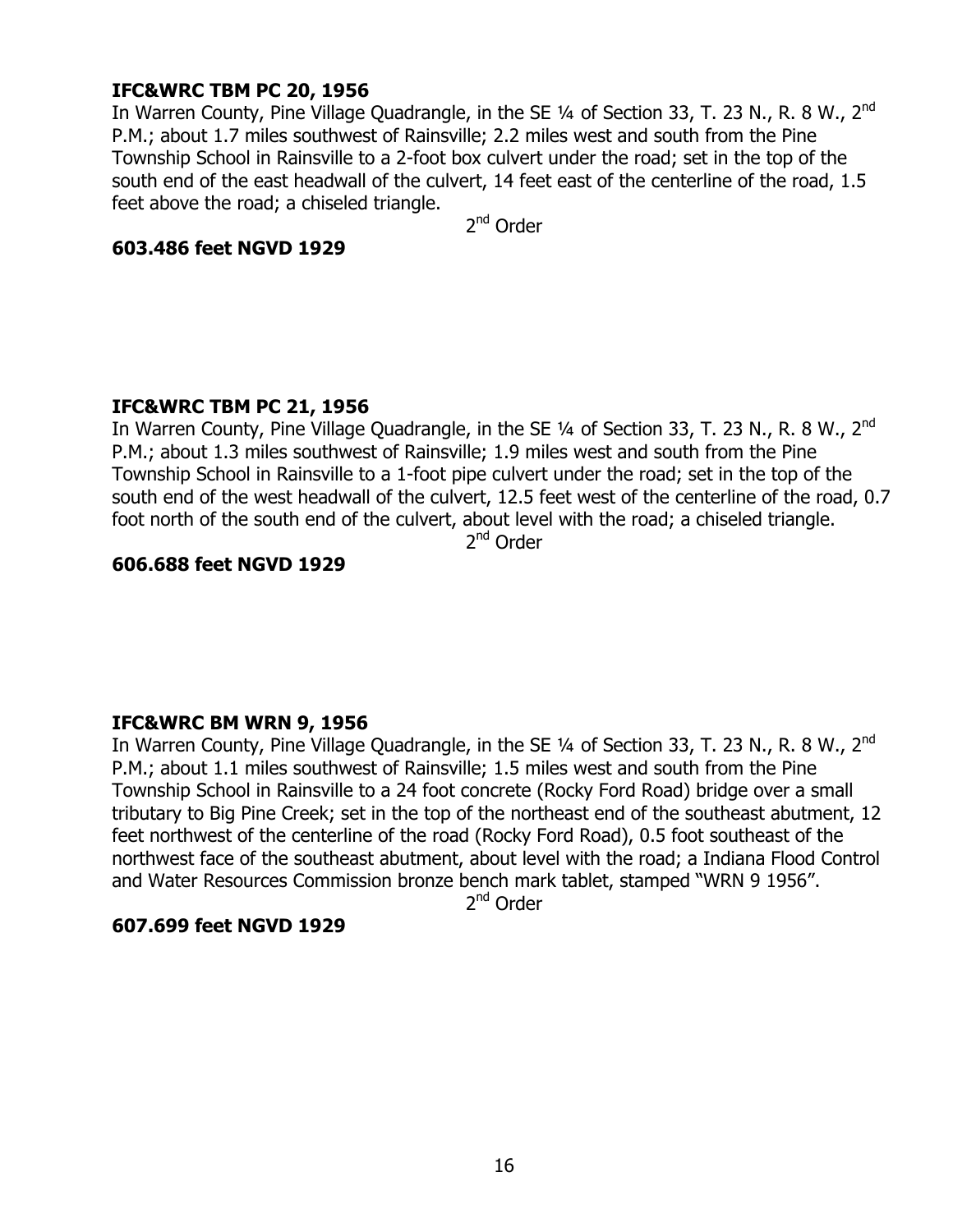# **IFC&WRC TBM PC 22, 1956**

In Warren County, Pine Village Quadrangle, in the SE 1/4 of Section 28, T. 23 N., R. 8 W., 2<sup>nd</sup> P.M.; about 0.7 mile southwest of Rainsville; 0.95 miles west and south from the Pine Township School in Rainsville to a 1-foot pipe culvert under the road; set in the top of the west headwall of the culvert, 42 feet south of the centerline of a farm lane leading southeast, 15 feet west of the centerline of the road (Rocky Ford Road), 0.9 foot above the road; a chiseled triangle.

2<sup>nd</sup> Order **DESTROYED** 

#### **620.698 feet NGVD 1929**

#### **USC&GS BM Y 100, 1946**

In Warren County, Pine Village Quadrangle, in the NW 1/4 of Section 27, T. 23 N., R. 8 W., 2<sup>nd</sup> P.M.; at Rainsville; at the Pine Township School; set vertically in the west face of the concrete foundation of the building, 8.5 feet north of the west entrance, 1.2 feet above the ground; a U.S. Coast and Geodetic Survey benchmark tablet, stamped "Y 100 1946".

2<sup>nd</sup> Order

#### **667.541 feet NGVD 1929**

#### **USC&GS BM X 100, 1946**

In Warren County, Pine Village Quadrangle, in the SE  $\frac{1}{4}$  of Section 27, T. 23 N., R. 8 W., 2<sup>nd</sup> P.M.; about 0.6 mile southeast of Rainsville; 0.4 mile southeast along a black-top road from the Pine Township School in Rainsville to a gravel "T" road east, thence 0.4 mile east along the gravel road; set in the top of a concrete post, 25 feet south of the centerline of the road, 17 feet west of a private road, 8.5 feet west of a concrete gatepost, 1 foot north of a fence, about 1 foot above the road, projecting 0.3 foot above the ground; a U.S. Coast and Geodetic Survey benchmark tablet, stamped "X 100 1946".

2<sup>nd</sup> Order

## **721.344 feet NGVD 1929**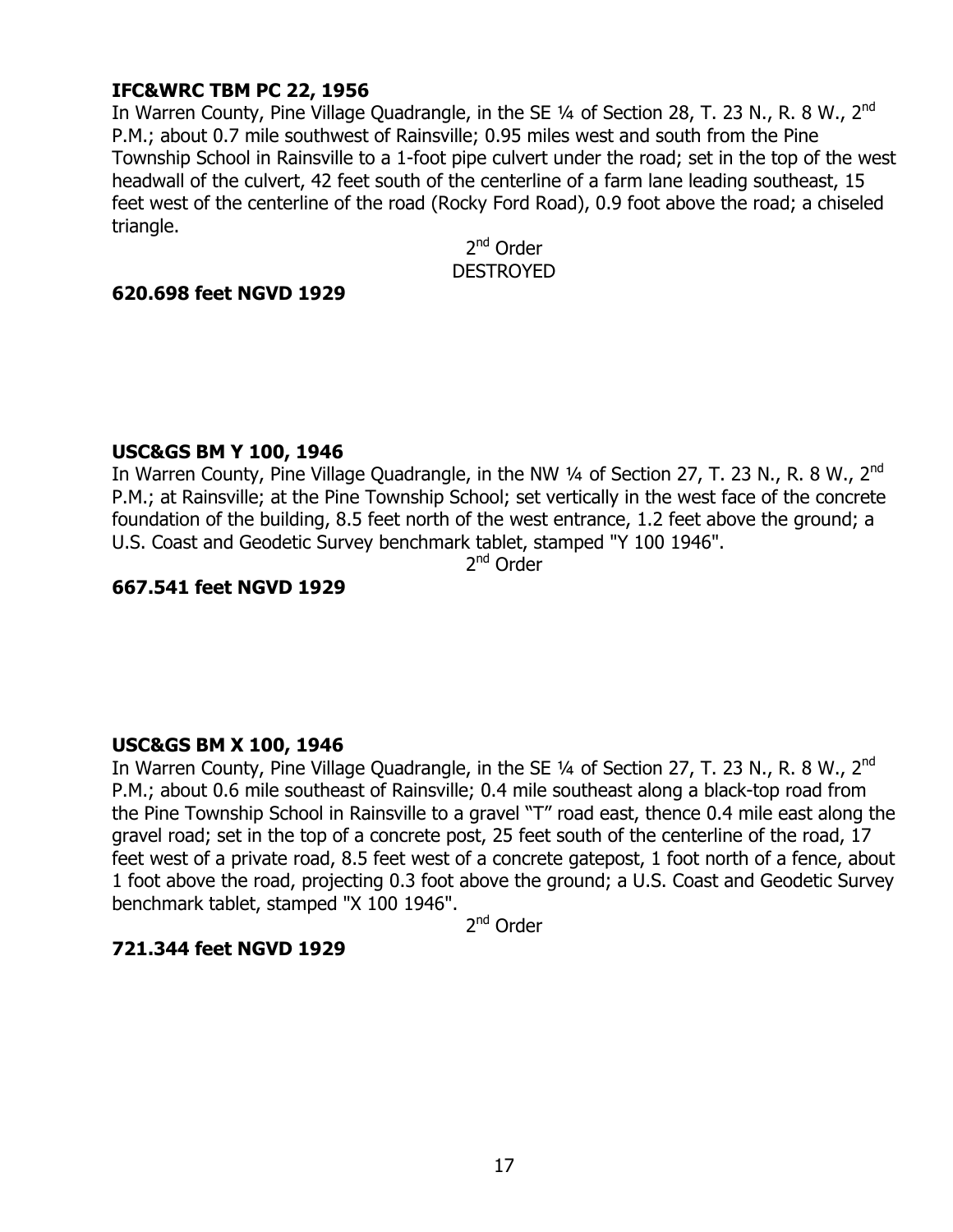## **IFC&WRC BM WRN 11, 1956**

In Warren County, Pine Village Quadrangle, in the SW 1/4 of Section 22, T. 23 N., R. 8 W., 2<sup>nd</sup> P.M.; about 0.15 mile north of Rainsville; 0.15 mile north along a black-top road from the Pine Township School in Rainsville to a one-span steel truss bridge over Big Pine Creek; set in the top of the west end of the north bridge approach, 10.2 feet west of the centerline of the road, 2 feet wets of the north end of the west steel guardrail, 1 foot below the road; a Indiana Flood Control and Water Resources Commission bronze bench mark tablet, stamped "WRN 11 1956".

2<sup>nd</sup> Order DESTROYED

## **645.594 feet NGVD 1929**

#### **IFC&WRC BM WRN 12, 1956**

In Warren County, Pine Village Quadrangle, in the NW  $\frac{1}{4}$  of Section 4, T. 22 N., R. 8 W., 2<sup>nd</sup> P.M.; about 2.2 miles south of Rainsville; about 2.1 miles generally south along old US 41 from the crossroad in Brisco to a east-west crossroad, thence 0.9 mile east to a concrete bridge over Big Pine Creek; set in the top of the north end of the east abutment of the bridge, 11 feet north of the centerline of the road, 2 feet northwest of the northeast corner of the north concrete guardrail, about level with the road; a Indiana Flood Control and Water Resources Commission bronze bench mark tablet, stamped "WRN 12 1956".

2<sup>nd</sup> Order

## **600.576 feet NGVD 1929**

## **USC&GS BM F 99, 1946**

In Warren County, Pine Village Quadrangle, in the NW  $\frac{1}{4}$  of Section 5, T. 22 N., R. 8 W., 2<sup>nd</sup> P.M.; about 2.2 miles south of Brisco; about 2.0 miles generally south along old US 41 from the crossroad in Brisco to a 1.2-foot pipe culvert; set in the top of the south end of the west headwall, 0.05 mile north of a gravel east-west crossroad, 18 feet west of the centerline of the road, 1 foot north of the south end, 0.5 foot below the road; a U.S. Coast and Geodetic Survey benchmark tablet, stamped "F 99 1946".

2<sup>nd</sup> Order

## **703.224 feet NGVD 1929**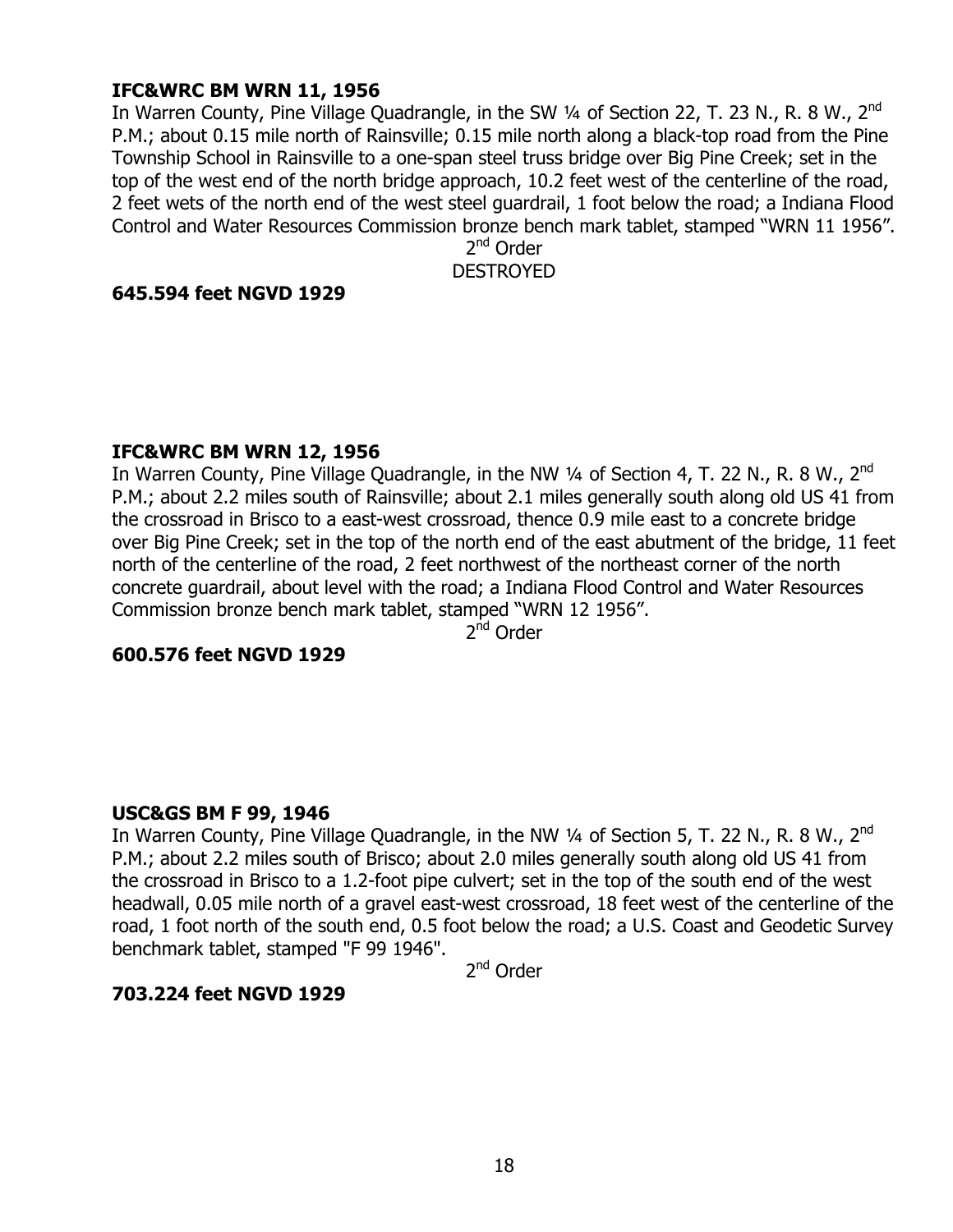# **IFC&WRC TBM PC 13, 1956**

In Warren County, Williamsport Quadrangle, in the SE 1/4 of Section 10, T. 22 N., R. 8 W., 2<sup>nd</sup> P.M.; about 2.25 miles east of Carbondale; 2.25 miles east along a paved and gravel road from its intersection with old US 41 in Carbondale to a three-foot pipe culvert under the road; set in the top of the west end of the north headwall, 0.3 mile west of a north-south crossroad, 23 feet north of the centerline of the road, 2.5 feet below the road, 0.7 foot east of the west end of the culvert; a chiseled triangle.

2<sup>nd</sup> Order

#### **657.202 feet NGVD 1929**

## **IFC&WRC TBM PC 14, 1956**

In Warren County, Williamsport Quadrangle, in the NW 1/4 of Section 15, T. 22 N., R. 8 W., 2<sup>nd</sup> P.M.; about 1.9 miles east of Carbondale; 1.9 miles east along a paved and gravel road from its intersection with old US 41 in Carbondale to a two-foot pipe culvert under the road; set in the top of the west end of the south headwall of the culvert, 13 feet south of the centerline of the road, 0.6 foot east of the west end of the culvert, 0.3 foot below the road; a chiseled triangle.

2<sup>nd</sup> Order

## **652.542 feet NGVD 1929**

## **IFC&WRC BM WRN 6, 1956**

In Warren County, Williamsport Quadrangle, in the SE  $\frac{1}{4}$  of Section 9, T. 22 N., R. 8 W., 2<sup>nd</sup> P.M.; about 1.4 miles east of Carbondale; 1.4 miles east along a paved and gravel road from its intersection with old US 41 in Carbondale to a one-span steel truss bridge over Big Pine Creek; set in the top of the southwest end of the northwest abutment, 10 feet southwest of the centerline of the road, 0.8 foot below the road, 0.7 foot northwest of the southeast face of the northwest abutment; a Indiana Flood Control and Water Resources Commission bronze bench mark tablet, stamped "WRN 6 1956".

2<sup>nd</sup> Order

## **592.383 feet NGVD 1929**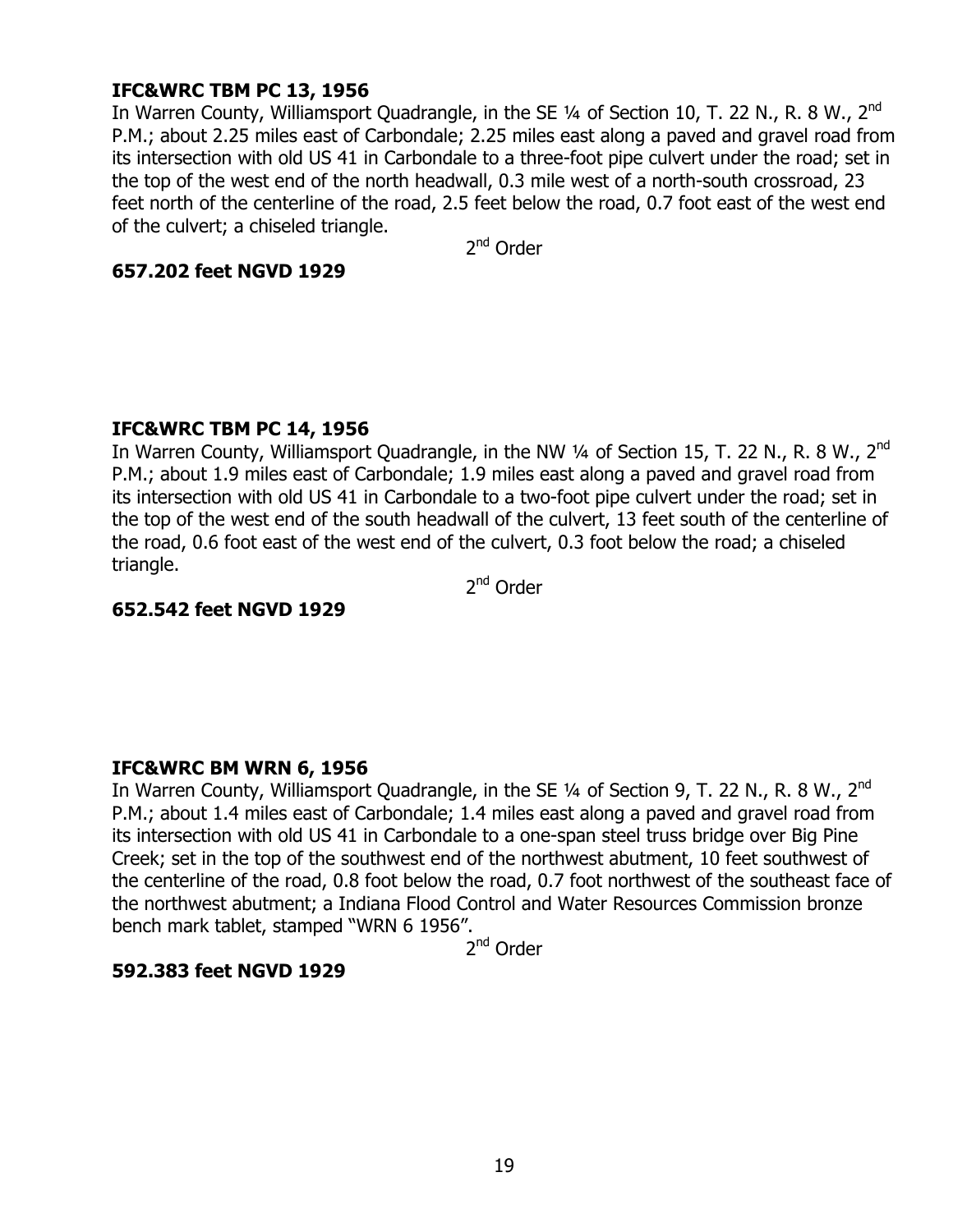# **IFC&WRC TBM PC 23, 1956**

In Warren County, Williamsport Quadrangle, in the SE  $\frac{1}{4}$  of Section 9, T. 22 N., R. 8 W., 2<sup>nd</sup> P.M.; about 1.0 mile east of Carbondale; 1.0 mile east along a paved and gravel road from its intersection with old US 41 in Carbondale to a "T" road north and a ten-foot box culvert under the road; set in the top of the west end of the north headwall of the culvert, 105 feet east of the centerline of the "T" road north, 14 feet north of the centerline of the east-west road, 2.5 feet above the east-road; a chiseled triangle.

2<sup>nd</sup> Order

#### **647.595 feet NGVD 1929**

## **IFC&WRC TBM PC 24, 1956**

In Warren County, Williamsport Quadrangle, in the NW 1/4 of Section 16, T. 22 N., R. 8 W., 2<sup>nd</sup> P.M.; about 0.7 mile east of Carbondale; 0.7 mile east along a paved and gravel road from its intersection with old US 41 in Carbondale to a "T" road south; set in the top of the north end of the west headwall of a two-foot pipe culvert, 17 feet south of the centerline of the eastwest road, 15 west of the centerline of the north-south road, about level with the roads; a chiseled triangle.

2<sup>nd</sup> Order

## **667.978 feet NGVD 1929**

## **IFC&WRC TBM PC 25, 1956**

In Warren County, Williamsport Quadrangle, in the NW  $\frac{1}{4}$  of Section 16, T. 22 N., R. 8 W., 2<sup>nd</sup> P.M.; about 0.8 mile southeast of Carbondale; 0.7 mile east along a paved and gravel road from its intersection with old US 41 in Carbondale to a "T" road south, thence 0.5 mile south to a two-foot pipe culvert under the road; set in the top of the north end of the east headwall of the culvert, 15 east of the centerline of the road, 1.2 feet above the road, 0.5 foot south of the north end of the east headwall of the culvert; a chiseled triangle.

2<sup>nd</sup> Order

## **681.594 feet NGVD 1929**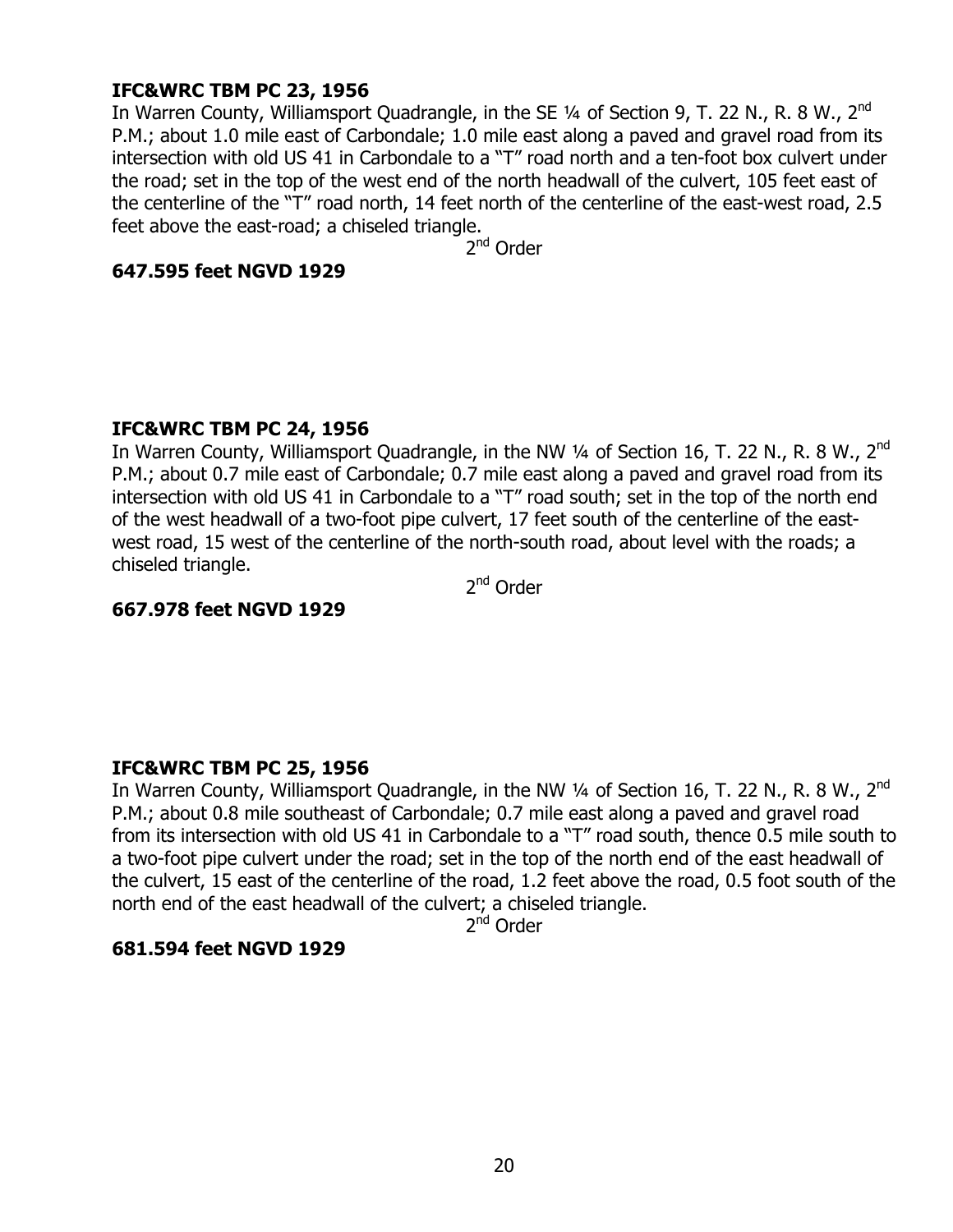# **IFC&WRC TBM PC 26, 1956**

In Warren County, Williamsport Quadrangle, in the SW  $\frac{1}{4}$  of Section 16, T. 22 N., R. 8 W., 2<sup>nd</sup> P.M.; about 1.1 miles southeast of Carbondale; 0.7 mile east along a paved and gravel road from its intersection with old US 41 in Carbondale to a "T" road south, thence 1.0 mile south to a east-west crossroad; set in the top of a one-foot pipe culvert, 17 feet west of the centerline of the north-south road, 15 feet north of the centerline of the east-west road; a chiseled triangle.

2<sup>nd</sup> Order

## **668.195 feet NGVD 1929**

## **IFC&WRC TBM PC 27, 1956**

In Warren County, Williamsport Quadrangle, in the NE 1/4 of Section 21, T. 22 N., R. 8 W., 2<sup>nd</sup> P.M.; about 1.6 miles southeast of Carbondale; 0.7 mile east along a paved and gravel road from its intersection with old US 41 in Carbondale to a "T" road south, thence 1.0 mile south to a east-west crossroad, thence 0.55 mile east to a turn to the southeast; set in the south side of a 40-inch Oak tree, 200 feet southeast of the centerline of the east-west road, 27 feet northeast of the centerline of the road to the southeast, 1.8 feet above the ground; a railroad spike driven through a brass plate, stamped "TBM 27 1956".

2<sup>nd</sup> Order

## **675.310 feet NGVD 1929**

## **IFC&WRC TBM PC 41, 1956**

In Warren County, Williamsport Quadrangle, in the SW 1/4 of Section 22, T. 22 N., R. 8 W., 2<sup>nd</sup> P.M.; about 2.5 miles southeast of Carbondale; 2.2 miles southeast along old US 41 from the crossroads in Carbondale to a east-west crossroads, thence 1.0 mile east to a north-south crossroad and a one-foot pipe under the north-south road; set in the top of the south end of the west headwall of the culvert, 167 feet north of the centerline of the east-west road, 12 feet west of the centerline of the north-south road, 0.5 foot above the road; a chiseled triangle.

2<sup>nd</sup> Order

## **675.154 feet NGVD 1929**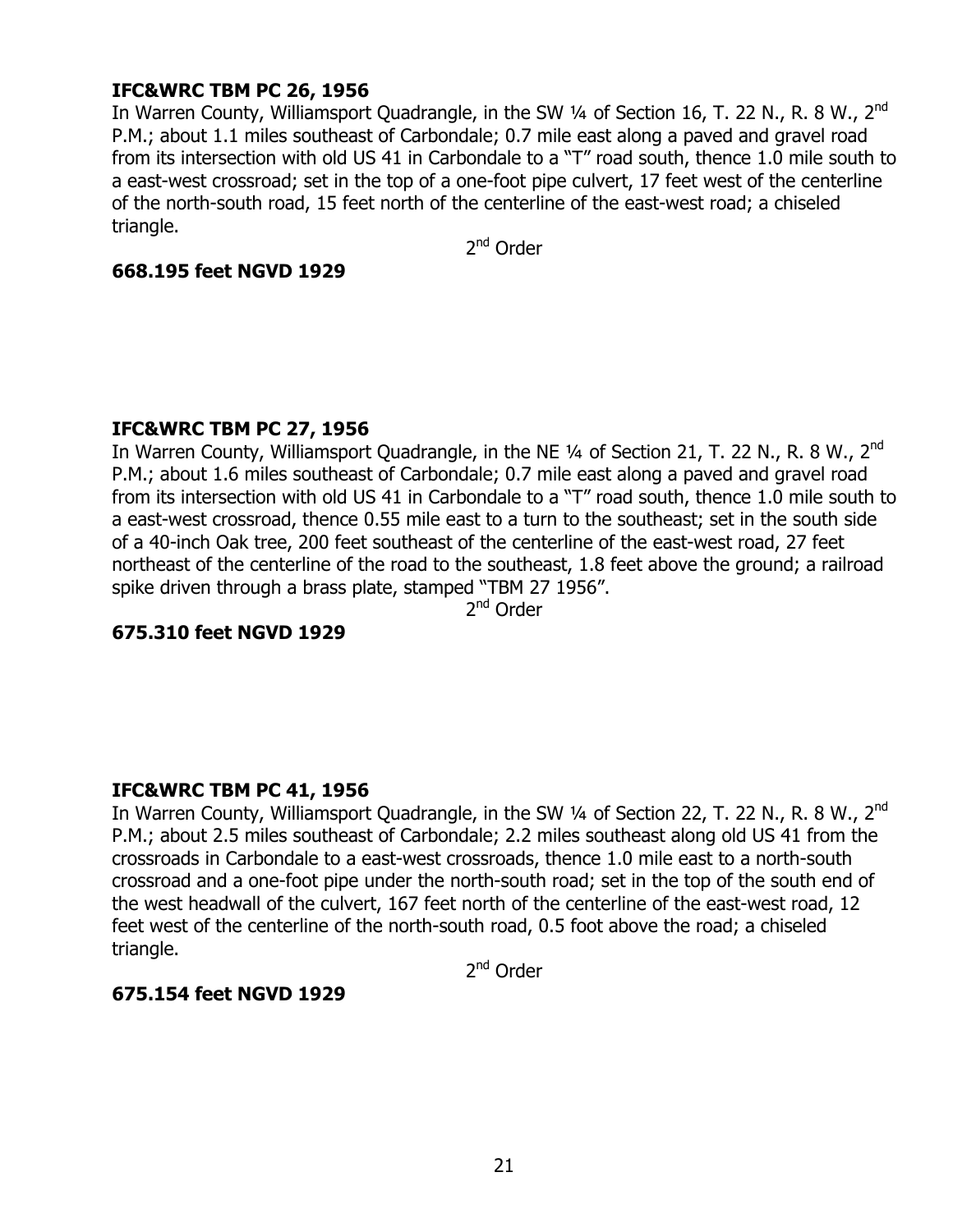# **IFC&WRC TBM PC 28, 1956**

In Warren County, Williamsport Quadrangle, in the SE  $\frac{1}{4}$  of Section 22, T. 22 N., R. 8 W., 2<sup>nd</sup> P.M.; about 2.9 miles southeast of Carbondale; 2.2 miles southeast along old US 41 from the crossroads in Carbondale to a east-west crossroads, thence 1.65 mile east to a turn to the north; set in the south side of a 36-inch Walnut tree, 165 feet north of the centerline of the east-west road, 18 feet west of the centerline of the north-south road, 0.3 foot above the ground; a railroad spike driven through a brass plate, stamped "TBM PC 28 1956".

2<sup>nd</sup> Order

#### **646.264 feet NGVD 1929**

## **IFC&WRC BM WRN 13, 1956**

In Warren County, Williamsport Quadrangle, in the SW  $\frac{1}{4}$  of Section 23, T. 22 N., R. 8 W., 2<sup>nd</sup> P.M.; about 2.9 miles southeast of Carbondale; 2.2 miles southeast along old US 41 from the crossroads in Carbondale to a east-west crossroads, thence 1.65 mile east to a turn to the north, thence 0.7 mile north and then east to a one-span steel truss bridge over Big Pine Creek; set in the top of the south end of the east abutment, 10 feet south of the centerline of the road, 4 feet below the road, 1.0 foot east of the west face of the east abutment; a Indiana Flood Control and Water Resources Commission bronze bench mark tablet, stamped "WRN 13 1956".

2<sup>nd</sup> Order

## **539.862 feet NGVD 1929**

## **IFC&WRC TBM PC 29, 1956**

In Warren County, Williamsport Quadrangle, in the SW 1/4 of Section 23, T. 22 N., R. 8 W., 2<sup>nd</sup> P.M.; about 3.1 miles southeast of Carbondale; 0.1 mile northwest along US 41 from its "T" road intersection with State Road 28 to a "T" road north, thence 2.1 miles generally north to a dirt "T" road to the east; set in the top of the south end of the west headwall of a four-foot box culvert under the north-south road, 28 feet north of the extended centerline of the dirt road to the east, 11 feet west of the centerline of the north-south road, about level with the roads; a chiseled triangle.

2<sup>nd</sup> Order

## **549.527 feet NGVD 1929**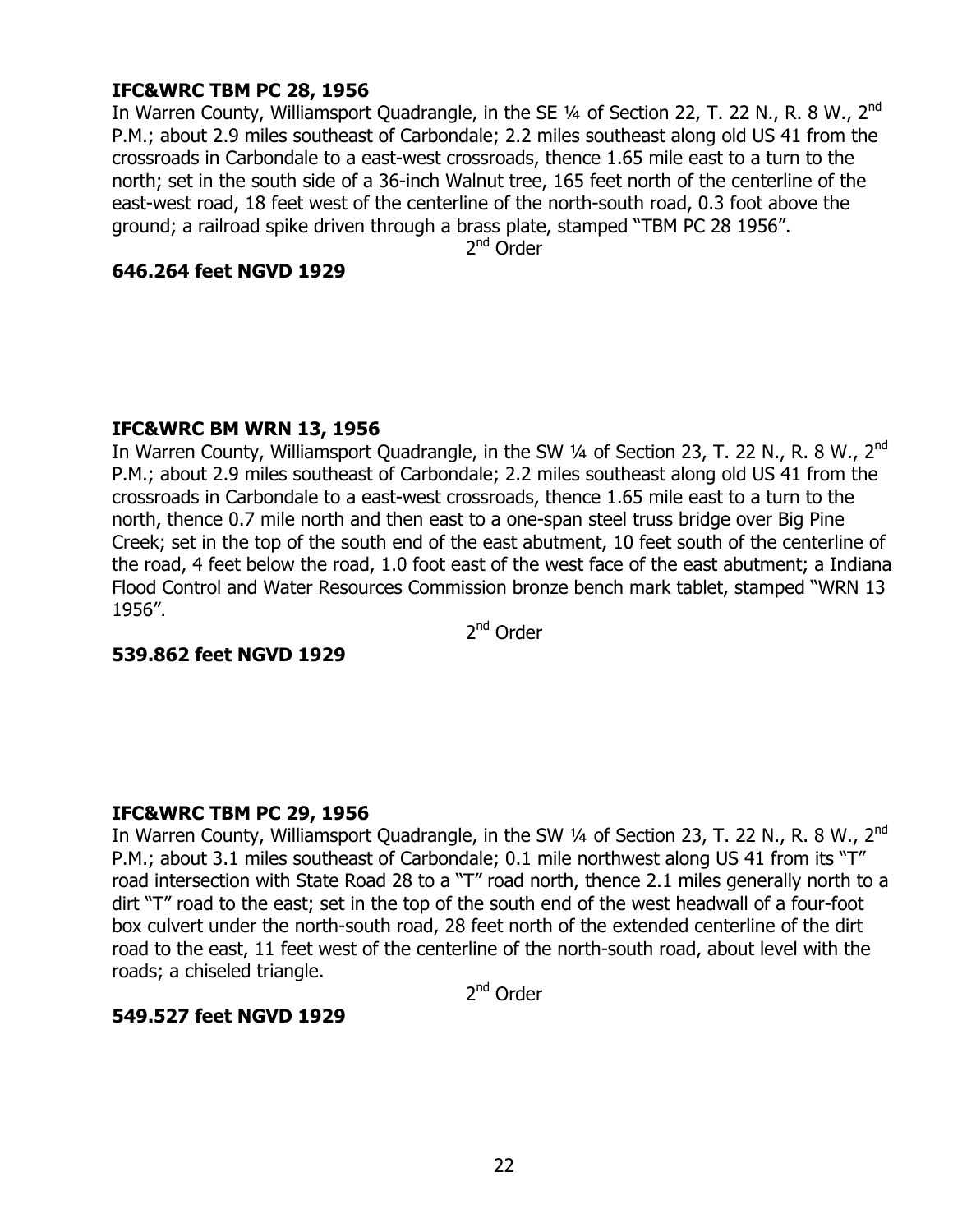# **IFC&WRC TBM PC 30, 1956**

In Warren County, Williamsport Quadrangle, in the NW  $\frac{1}{4}$  of Section 26, T. 22 N., R. 8 W., 2<sup>nd</sup> P.M.; about 1.0 mile southwest of Kramer; 0.1 mile northwest along US 41 from its "T" road intersection with State Road 28 to a "T" road north, thence 1.5 miles generally north to a eight-foot box culvert under the road; set in the top of the north end of the east headwall, 12.5 feet east of the centerline of the road, 1.5 feet above the road, 0.9 foot south of the north end of the east headwall of the culvert; a chiseled triangle.

2<sup>nd</sup> Order

## **537.074 feet NGVD 1929**

## **IFC&WRC BM WRN 14, 1956**

In Warren County, Williamsport Quadrangle, in the SE 1/4 of Section 26, T. 22 N., R. 8 W., 2<sup>nd</sup> P.M.; about 2.3 miles northwest of Attica; 0.1 mile northwest along US 41 from its "T" road intersection with State Road 28 to a "T" road north, thence 0.7 mile generally north to a onespan steel truss bridge over Big Pine Creek; set in the top of the east end of the south abutment, 9 feet east of the centerline of the road, 1.1 feet below the road, 0.9 foot south of the north face of the south abutment; a Indiana Flood Control and Water Resources Commission bronze bench mark tablet, stamped "WRN 14 1956".

 $2<sup>nd</sup>$  Order

## **527.491 feet NGVD 1929**

## **USGS RM 2 WILLIAMSPORT**

In Warren County, Williamsport Quadrangle, in the SE 1/4 of Section 26, T. 22 N., R. 8 W., 2<sup>nd</sup> P.M.; about 2.3 miles northwest of Attica; 0.1 mile northwest along US 41 from its "T" road intersection with State Road 28 to a "T" road north, thence 0.7 mile generally north to a onespan steel truss bridge over Big Pine Creek; set in the top of the southwest wingwall of the bridge, 20 feet west of the centerline of the road, 12.7 feet southwest of the southwest corner of the west steel truss, 1.2 feet southeast of the northwest face of the southwest wingwall; a chiseled square.

2<sup>nd</sup> Order

## **527.432 feet NGVD 1929**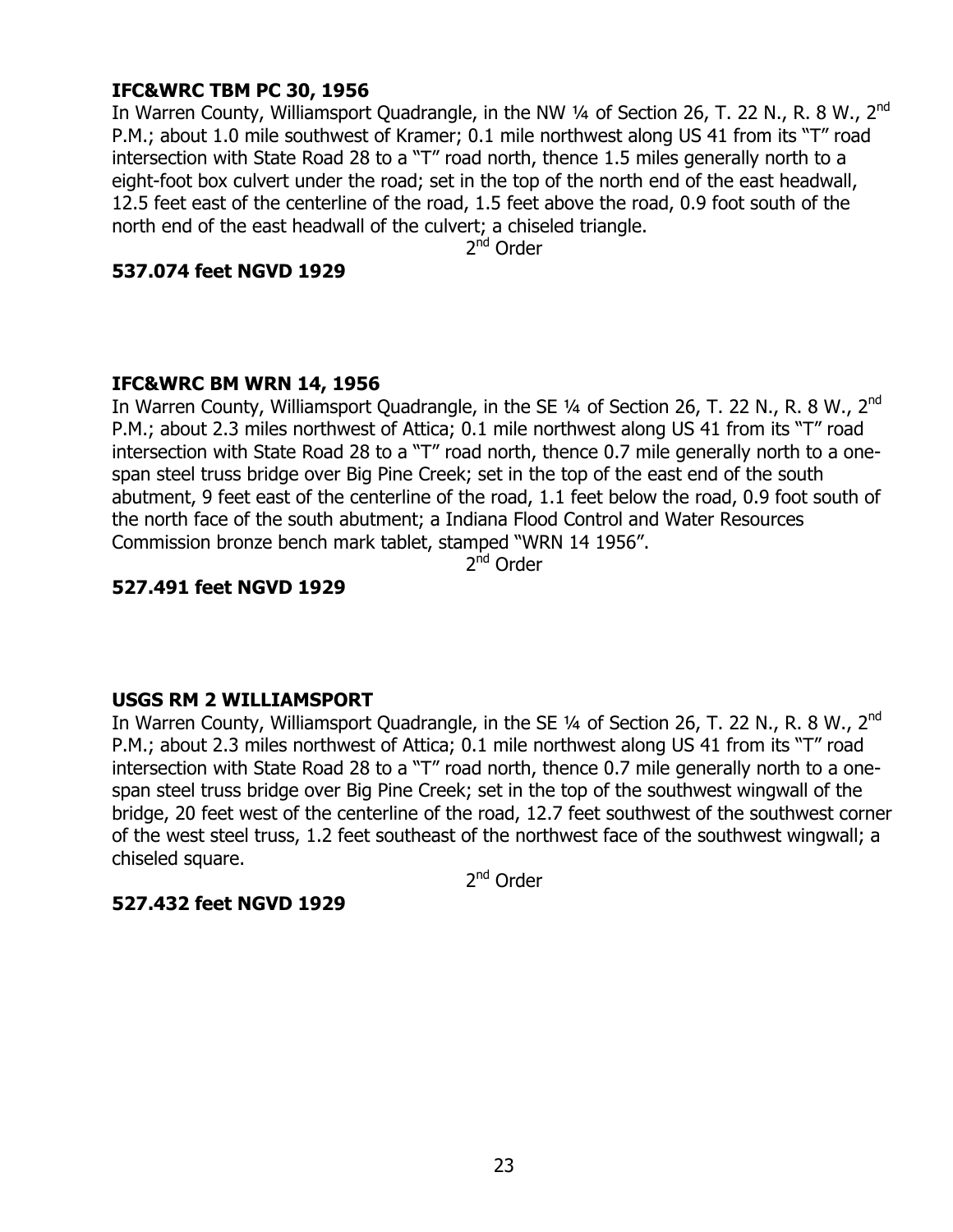## **USGS RM 1 WILLIAMSPORT**

In Warren County, Williamsport Quadrangle, in the SE 1/4 of Section 26, T. 22 N., R. 8 W., 2<sup>nd</sup> P.M.; about 2.3 miles northwest of Attica; 0.1 mile northwest along US 41 from its "T" road intersection with State Road 28 to a "T" road north, thence 0.7 mile generally north to a onespan steel truss bridge over Big Pine Creek; set in the top of the south anchor bolt of the west steel truss, 10 feet west of the centerline of the road, 0.7 foot below the road; a chiseled cross.

2<sup>nd</sup> Order

## **527.986 feet NGVD 1929**

## **IFC&WRC TBM PC 31, 1956**

In Warren County, Williamsport Quadrangle, in the NE 1/4 of Section 35, T. 22 N., R. 8 W., 2<sup>nd</sup> P.M.; about 2.0 miles northwest of Attica; 0.1 mile northwest along US 41 from its "T" road intersection with State Road 28 to a "T" road north, thence 0.2 mile generally north to a eightfoot box culvert under the road; set in the top of the north end of the west headwall, 12.0 feet west of the centerline of the road, 2.0 feet above the road; a chiseled triangle.

2<sup>nd</sup> Order

# **567.247 feet NGVD 1929**

## **IFC&WRC TBM PC 32, 1956**

In Warren County, Williamsport Quadrangle, in the NW  $\frac{1}{4}$  of Section 36, T. 22 N., R. 8 W., 2<sup>nd</sup> P.M.; about 1.6 miles northwest of Attica; 0.1 mile east along US 41 from its "T" road intersection with State Road 28 to a gravel "T" road northeast, thence 0.25 mile northeast and north to a curve to the east; set in the south side of a 14-inch Hickory tree, tree is used as a gate post, 27.5 feet north of the centerline of the road, 11 feet west of a railroad tie gate post with a "NO TRESSPASSING" sign on it, 0.5 foot above the ground; a railroad spike driven through a brass plate, stamped "TBM PC 32 1956".

2<sup>nd</sup> Order

## **672.941 feet NGVD 1929**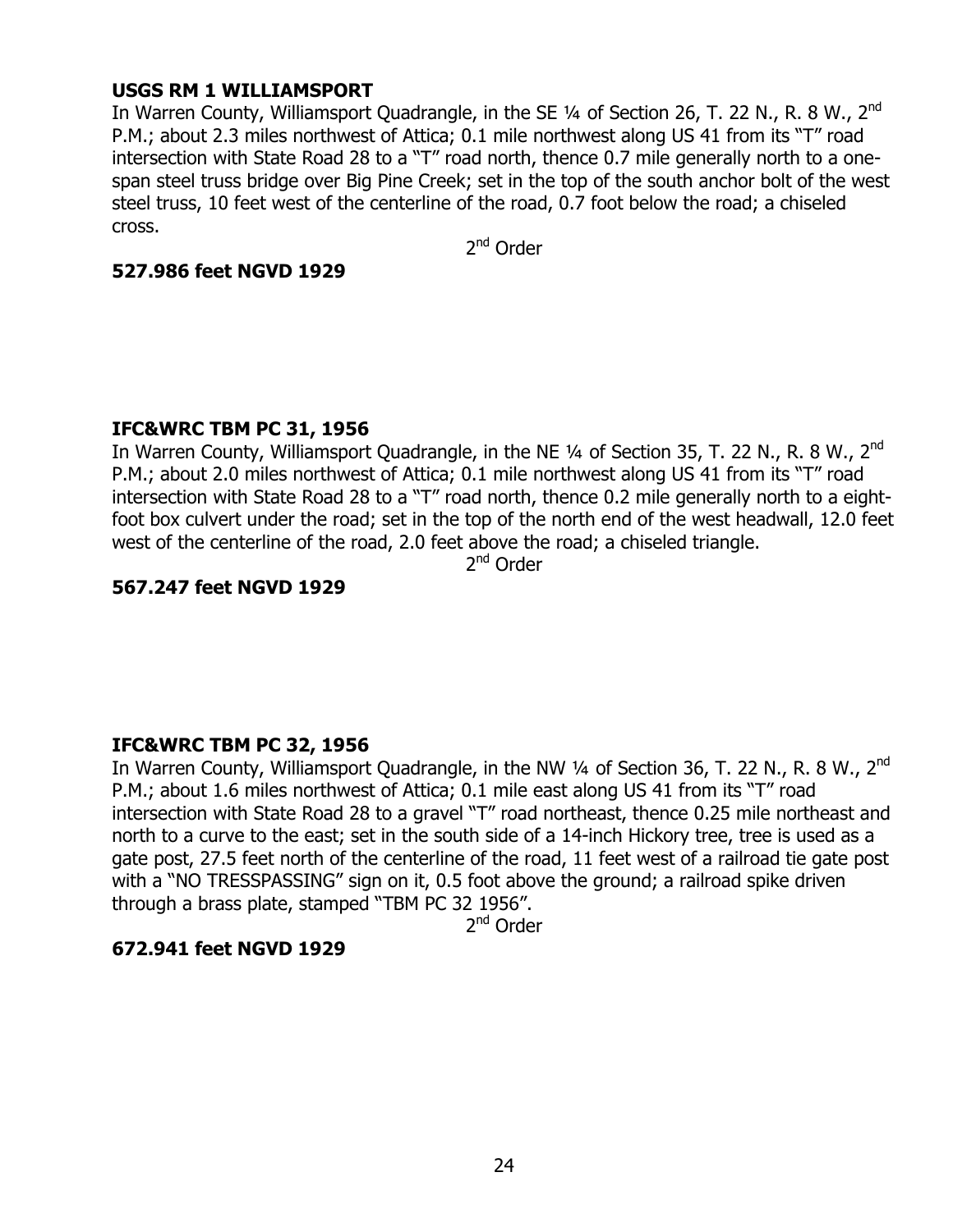# **IFC&WRC TBM PC 33, 1956**

In Warren County, Williamsport Quadrangle, in the SW 1/4 of Section 36, T. 22 N., R. 8 W., 2<sup>nd</sup> P.M.; about 1.6 miles northwest of Attica; 0.1 mile east along US 41 from its "T" road intersection with State Road 28 to a gravel "T" road northeast, thence 0.6 mile northeast and east; set in the north side of a twin-trunked 24-inch wild Cherry tree, 21 feet south of the centerline of the road, 1.2 feet above the ground; a railroad spike driven through a brass plate, stamped "TBM PC 33 1956".

2<sup>nd</sup> Order

#### **646.392 feet NGVD 1929**

## **IFC&WRC TBM PC 34, 1956**

In Warren County, Williamsport Quadrangle, in the NE 1/4 of Section 26, T. 22 N., R. 8 W., 2<sup>nd</sup> P.M.; about 0.7 mile south of Kramer; 2.25 miles northeast and north along State Road 55 from its "T" road intersection with US 41 to a "T" road west, thence 0.9 mile generally west to a "T" road north and a narrow road to the west, thence 0.25 mile west to a turn south, thence 0.4 mile south to a turn to the southwest, thence 0.35 mile southwest to a "Y" in the road; set in the east side of a six-inch Oak tree, 0.2 mile southwest of the Kester Cemetery, 19 feet northeast of the "Y" in the road, 11 feet southeast of the centerline of the road, 0.5 foot above the ground; a railroad spike driven through a brass plate, stamped "TBM PC 34 1956".

3rd Order

## **615.434 feet NGVD 1929**

## **IFC&WRC TBM PC 35, 1956**

In Warren County, Williamsport Quadrangle, in the SE  $\frac{1}{4}$  of Section 23, T. 22 N., R. 8 W., 2<sup>nd</sup> P.M.; about 1.0 mile southwest of Kramer; 0.1 mile northwest along US 41 from its "T" road intersection with State Road 28 to a "T" road north, thence 2.1 miles generally north to a dirt —T" road east, thence 0.55 mile east and southeast along the dirt road to an abandoned house; set in the west side of a 20-inch Hickory tree, 93 feet northeast of the northeast corner of the abandoned house, 86 feet east of power pole # 148/382 with a transformer on top, 0.5 foot above the ground; a railroad spike driven through a brass plate, stamped "TBM PC 35 1956".

3<sup>rd</sup> Order

## **551.484 feet NGVD 1929**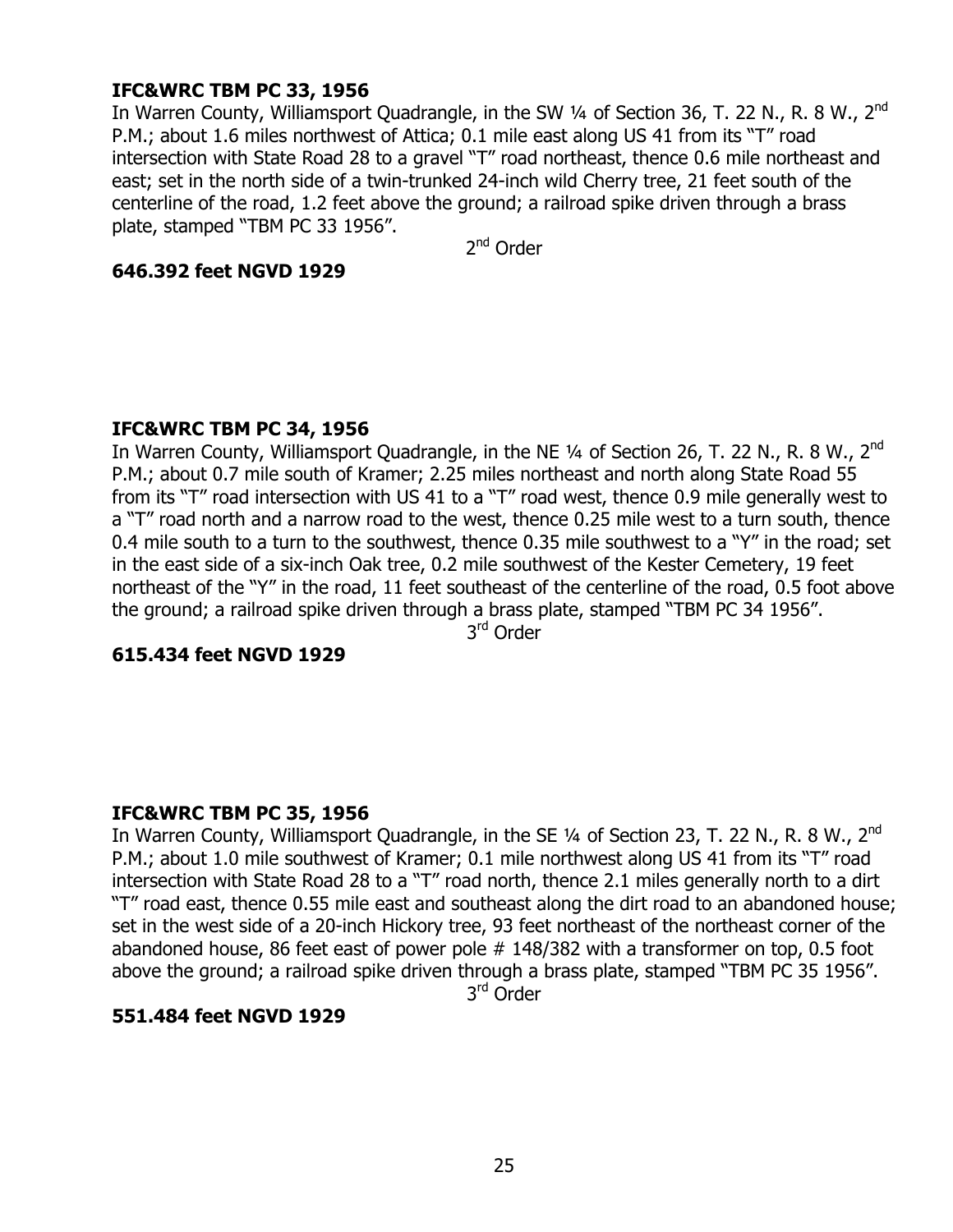## **IFC&WRC TBM PC 36, 1956**

In Warren County, Williamsport Quadrangle, in the SE  $\frac{1}{4}$  of Section 9, T. 22 N., R. 8 W., 2<sup>nd</sup> P.M.; about 1.0 mile east of Carbondale; 1.0 mile east along a paved and gravel road from its intersection with old US 41 in Carbondale to a "T" road north, thence 0.25 mile north to a 20foot box culvert under the road; set in the top of the northeast wingwall of the culvert, 15 feet east of the centerline of the road, 6 feet below the road; a chiseled triangle.

3rd Order

## **613.819 feet NGVD 1929**

## **IFC&WRC TBM PC 37, 1956**

In Warren County, Williamsport Quadrangle, in the SE  $\frac{1}{4}$  of Section 9, T. 22 N., R. 8 W., 2<sup>nd</sup> P.M.; about 1.1 miles east of Carbondale; 1.0 mile east along a paved and gravel road from its intersection with old US 41 in Carbondale to a "T" road north, thence 0.45 mile north and east to a five-foot box culvert under the road; set in the top of the southeast headwall of the culvert, 9.5 feet southeast of the centerline of the road, 2 feet above the road; a chiseled triangle.

3rd Order

## **631.228 feet NGVD 1929**

## **IFC&WRC TBM PC 38, 1956**

In Warren County, Williamsport Quadrangle, in the NE 1/4 of Section 9, T. 22 N., R. 8 W., 2<sup>nd</sup> P.M.; about 1.4 miles east of Carbondale; 1.0 mile east along a paved and gravel road from its intersection with old US 41 in Carbondale to a "T" road north, thence 0.95 mile generally north to the end of the road and a six-foot pipe culvert under the road; set in the top of the north end of the east headwall of the culvert, 99 feet southeast of the southeast corner of a white house, 21 feet south of power pole # CO-P W/41 with a transformer on top, 10.5 feet east of the centerline of the road; a chiseled triangle.

3<sup>rd</sup> Order

## **621.686 feet NGVD 1929**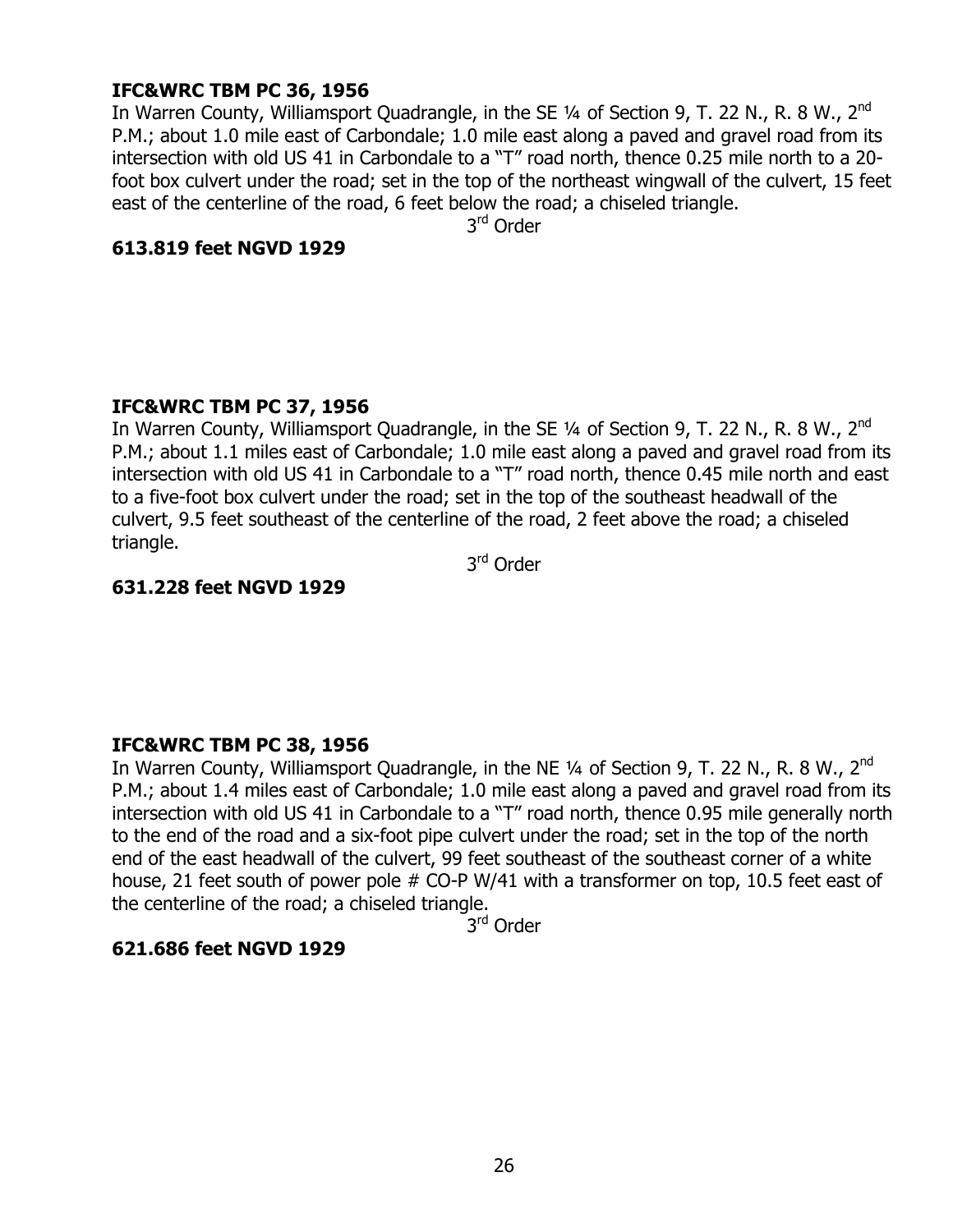# **IFC&WRC TBM PC 39, 1956**

In Warren County, Pine Village Quadrangle, in the SW 1/4 of Section 4, T. 22 N., R. 8 W., 2<sup>nd</sup> P.M.; about 2.7 miles south of Rainsville; about 2.1 miles generally south along old US 41 from the crossroad in Brisco to a east-west crossroad, thence 1.0 mile east to a "T" road south, thence 0.7 mile generally south; set in the south side of a four-trunked 11-inch Ash tree, about 700 feet southwest of a brown shingle house, 31 feet south of a fence corner, 13 feet east of the centerline of the road, 0.9 foot above the ground; a railroad spike driven through a brass plate, stamped "TBM 39 1956".

3<sup>rd</sup> Order

#### **585.852 feet NGVD 1929**

## **IFC&WRC TBM PC 40, 1956**

In Warren County, Pine Village Quadrangle, in the SW  $\frac{1}{4}$  of Section 4, T. 22 N., R. 8 W., 2<sup>nd</sup> P.M.; about 2.5 miles south of Rainsville; about 2.1 miles generally south along old US 41 from the crossroad in Brisco to a east-west crossroad, thence 1.0 mile east to a "T" road south, thence 0.4 mile generally south to a foot bridge over Big Pine Creek; set in the north side of a 48-inch Sycamore tree, the tree is used as an anchor support for the foot bridge, 57 feet west of the centerline of the road, 0.9 foot above the ground; a railroad spike driven through a brass plate, stamped "TBM 40 1956".

3<sup>rd</sup> Order

## **586.616 feet NGVD 1929**

## **IFC&WRC TBM PC 43, 1956**

In Warren County, Pine Village Quadrangle, in the NE  $\frac{1}{4}$  of Section 34, T. 23 N., R. 8 W., 2<sup>nd</sup> P.M.; about 1.0 mile southeast of Rainsville; 1.1 miles southeast along a black-top and gravel road from the Pine Township School in Rainsville to a ten-foot concrete culvert under the gravel road; set on the northeast corner of the east concrete railing of the culvert; a chiseled square.

3rd Order

## **690.610 feet NGVD 1929**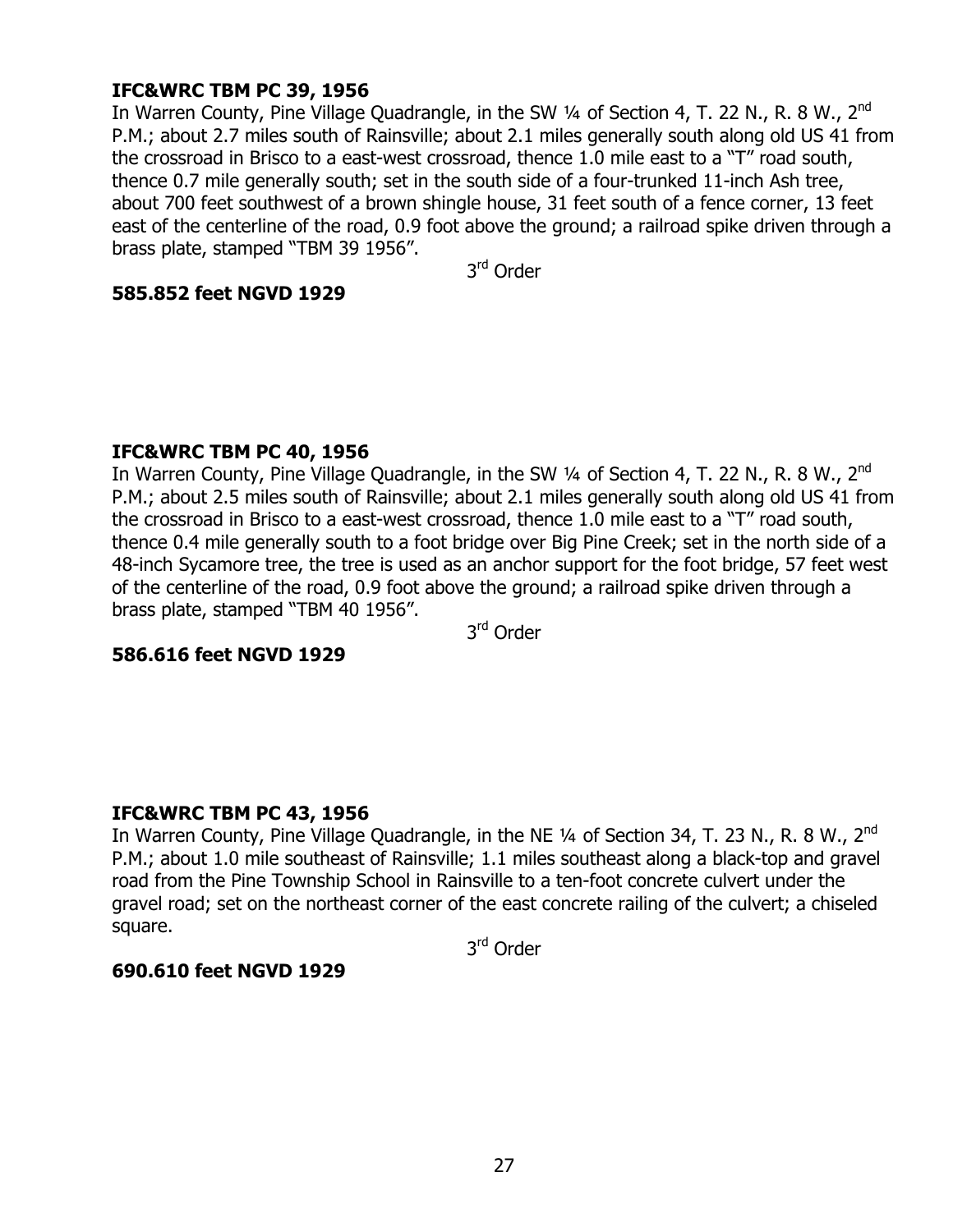# **IFC&WRC TBM PC 44, 1956**

In Warren County, Pine Village Quadrangle, in the NE  $\frac{1}{4}$  of Section 34, T. 23 N., R. 8 W., 2<sup>nd</sup> P.M.; about 1.4 mile southeast of Rainsville; 1.4 miles southeast along a black-top and gravel road from the Pine Township School in Rainsville to a east-west "T" road, thence 0.2 mile east to a three-foot box culvert under the road; set in a eight-inch Locust tree, about 10 feet north of the north headwall of the culvert, in a fence line, about 2 feet above the ground; a railroad spike.

3rd Order

#### **692.084 feet NGVD 1929**

## **IFC&WRC TBM PC 45, 1956**

In Warren County, Pine Village Quadrangle, in the NE 1/4 of Section 3, T. 22 N., R. 8 W., 2<sup>nd</sup> P.M.; about 2.3 miles south of Rainsville; about 1.5 miles generally south along a road from the Pine Township School in Rainsville to a east-west "T" road, thence 0.25 mile east to a turn south, thence about 0.9 mile south to a six-foot concrete culvert under the road; set in the west headwall of the culvert, about 0.5 foot north of the south end of the west headwall, in the center of the headwall; a chiseled triangle.

3<sup>rd</sup> Order

## **661.139 feet NGVD 1929**

## **IFC&WRC TBM PC 46, 1956**

In Warren County, Pine Village Quadrangle, in the SE  $\frac{1}{4}$  of Section 33, T. 22 N., R. 8 W., 2<sup>nd</sup> P.M.; about 2.3 miles south of Rainsville; about 1.5 miles generally south along a road from the Pine Township School in Rainsville to a east-west "T" road, thence 0.85 mile west to a tenfoot concrete culvert under the road; set on the west corner of the south headwall of the culvert, about 3.5 feet above the ground, about 2.0 feet east of the west end of the headwall; a chiseled triangle.

3rd Order

## **646.593 feet NGVD 1929**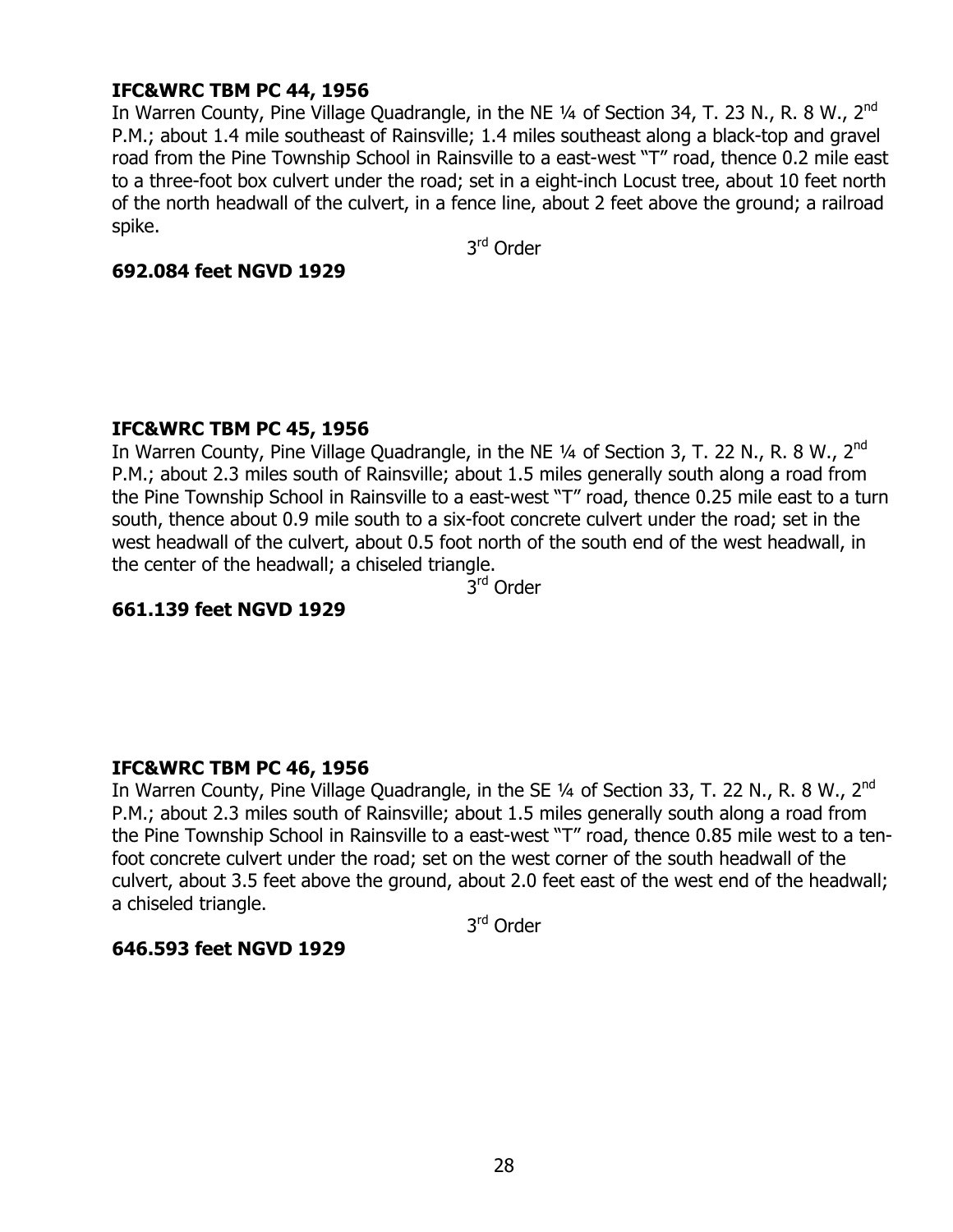# **IFC&WRC TBM PC 47, 1956**

In Warren County, Pine Village Quadrangle, in the SW 1/4 of Section 22, T. 23 N., R. 8 W., 2<sup>nd</sup> P.M.; about 0.5 mile north of Rainsville; 0.65 mile north along a black-top road from the Pine Township School in Rainsville to a crossroad, in the southwest 1/4 of the intersection; set in the east side of a power pole, in a fence line, 55 feet south of the centerline of the east-west road, 15 feet west of the centerline of the north-south road, 1 foot above the ground; a railroad spike.

3rd Order

## **696.749 feet NGVD 1929**

## **IFC&WRC TBM PC 48, 1956**

In Warren County, Pine Village Quadrangle, in the NE  $\frac{1}{4}$  of Section 22, T. 23 N., R. 8 W., 2<sup>nd</sup> P.M.; about 0.8 mile northeast of Rainsville; 0.65 mile north along a black-top road from the Pine Township School in Rainsville to a gravel crossroad, thence 0.75 mile east along the gravel road to a farm road with a pipe cattle guard across the lane, in the northeast  $\frac{1}{4}$  of the intersection; set in the north side of a 24-inch Oak tree, 0.5 foot above the ground; a railroad spike.

3rd Order

## **704.413 feet NGVD 1929**

## **IFC&WRC TBM PC 49, 1956**

In Warren County, Pine Village Quadrangle, in the NE  $\frac{1}{4}$  of Section 23, T. 23 N., R. 8 W., 2<sup>nd</sup> P.M.; about 1.6 miles northeast of Rainsville; 0.65 mile north along a black-top road from the Pine Township School in Rainsville to a gravel crossroad, thence 1.9 miles generally east along the gravel road to a "T" road to the north; set in the north side of a power pole with a guy pole across the road, 25 feet east of the extended centerline of the "T" road north, 17 feet south of the centerline of the east-west road, about 1 foot above the ground; a railroad spike.

3<sup>rd</sup> Order

## **671.669 feet NGVD 1929**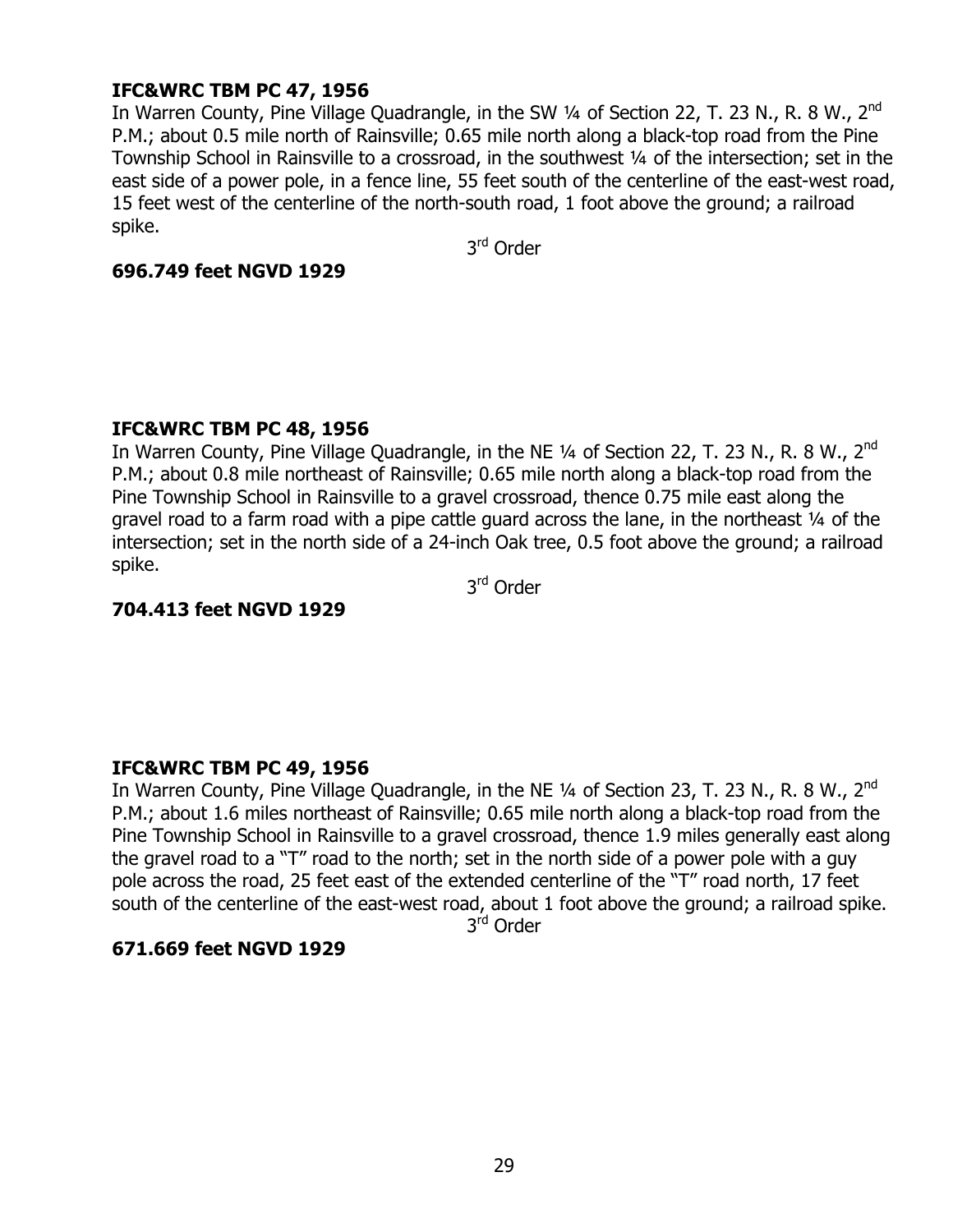# **IFC&WRC TBM PC 50, 1956**

In Warren County, Pine Village Quadrangle, in the SW 1/4 of Section 13, T. 23 N., R. 8 W., 2<sup>nd</sup> P.M.; about 1.2 miles southwest of Pine Village; 0.65 mile north along a black-top road from the Pine Township School in Rainsville to a gravel crossroad, thence 2.8 miles generally east along the gravel road; set in the west side of a 27-inch Black Oak tree, 25 feet east of the centerline of the road, about 1 foot above the ground; a railroad spike.

3rd Order

## **706.326 feet NGVD 1929**

## **IFC&WRC TBM PC 51, 1956**

In Warren County, Pine Village Quadrangle, in the NE  $\frac{1}{4}$  of Section 13, T. 23 N., R. 8 W., 2<sup>nd</sup> P.M.; about 0.6 mile southwest of Pine Village; 0.7 mile west along State Road 26 from its intersection with State Road 55 to a "T" road south, thence 0.5 mile south to a 15-foot concrete bridge; set on the south end of the east concrete guardrail, 2.5 feet above the ground, 1 foot north of the south end of the bridge; a chiseled triangle.

3rd Order

# **670.235 feet NGVD 1929**

# **IFC&WRC TBM PC 52, 1956**

In Warren County, Pine Village Quadrangle, in the SE 1/4 of Section 12, T. 23 N., R. 8 W., 2<sup>nd</sup> P.M.; about 0.6 mile west of Pine Village; 0.7 mile west along State Road 26 from its intersection with State Road 55 to a " $\overline{T}$ " road south, in the northeast  $\frac{1}{4}$  of the intersection; set in the south side of a power pole in a fence line, 75 feet east of the centerline of the northsouth road, 25 feet north of the centerline of State Road 26; about 1 foot above the ground; a railroad spike.

3rd Order

## **711.012 feet NGVD 1929**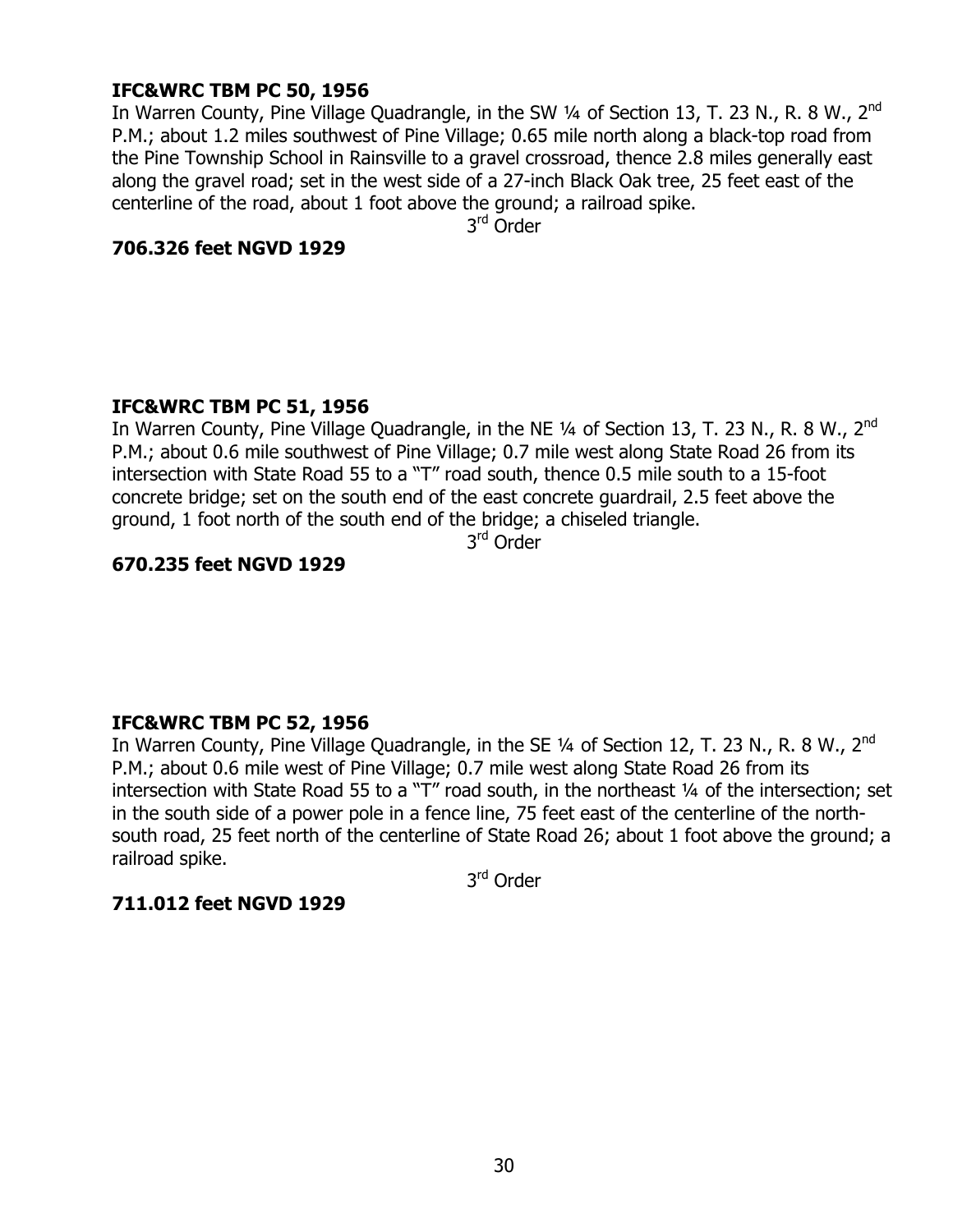## **USC&GS BM F 98, 1946**

In Warren County, Pine Village Quadrangle, in the SW  $\frac{1}{4}$  of Section 7, T. 23 N., R. 7 W., 2<sup>nd</sup> P.M.; at Pine Village; at the State Road 55 steel bridge over Big Pine Creek; set in the top of the west end of the south stone abutment, 11 feet west of the centerline of the road, 1 foot south of the north edge of the abutment, 1 foot east of the west end of the abutment, about 1 foot below the road; a U.S. Coast and Geodetic Survey benchmark tablet, stamped "F 98 1946".

2<sup>nd</sup> Order DESTROYED

## **666.951 feet NGVD 1929**

## **IFC&WRC TBM PC 53, 1956**

In Warren County, Pine Village Quadrangle, in the NE  $\frac{1}{4}$  of Section 11, T. 23 N., R. 8 W., 2<sup>nd</sup> P.M.; about 1.5 miles west of Pine Village; 1.9 miles generally west along State Road 26 from its intersection with State Road 55 to a gravel "T" road south, in the northeast  $\frac{1}{4}$  of the intersection; set in the south side of a power pole in a fence line, 45 feet east of the extended centerline of the gravel "T" road south, 25 feet north of the centerline of State Road 26; a railroad spike.

3rd Order

## **761.980 feet NGVD 1929**

## **IFC&WRC TBM PC 54, 1956**

In Warren County, Pine Village Quadrangle, in the SE 1/4 of Section 14, T. 23 N., R. 8 W., 2<sup>nd</sup> P.M.; about 1.6 miles southwest of Pine Village; 1.9 miles generally west along State Road 26 from its intersection with State Road 55 to a gravel "T" road south, thence 1.1 miles south to a farm lane east paralleling a fence line and a power line leading to a windmill, thence 0.25 mile east along the farm lane; set in the north side of a power pole with a transformer on top, 1 foot above the ground; a railroad spike.

3<sup>rd</sup> Order

## **754.419 feet NGVD 1929**